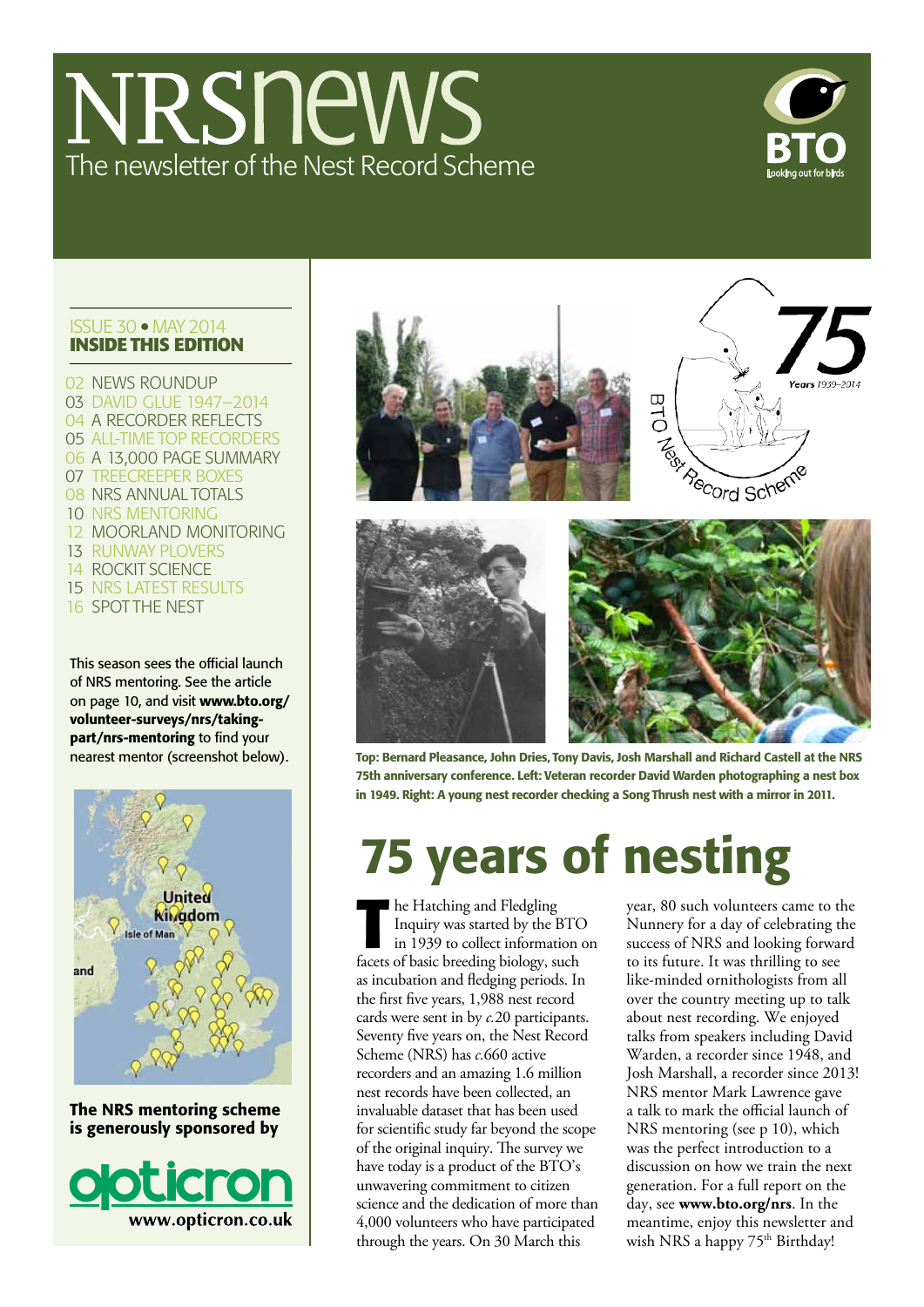### From the editor



elcome to this special edition of *NRS News*, celebrating 75 years<br>of the survey. This also happens to be an anniversary issue of<br>the newsletter itself, since the first one (title above) was written<br>by David Clua in May 10 of the survey. This also happens to be an anniversary issue of the newsletter itself, since the first one (title above) was written by David Glue in May 1984. It is poignant that in this very issue we are remembering David (p 3), but perhaps we can take heart from knowing that, just as this newsletter was born of his determination to ensure that volunteers are welcomed, supported and nurtured, so it is testament to his work that today we can fill it with articles by and about enthusiastic nest recorders and the fantastic science they are helping to produce.

In this celebratory issue we are delighted to include a reflective piece by stalwart recorder Ron Louch (p 4) and acknowledge some of our longestserving participants (p 5). Equally, in keeping with the 'passing on the baton' theme of the NRS conference (front page), it's great to have articles on getting started as a nester (Josh Marshall, p 12), setting up new projects (*eg* Amanda Biggins, p 14) and helping others to become nesters (South Devon Nesting Crew, p 10).

Please email questions or thoughts to **nrs@bto.org**, or chat with us on the Yahoo Forum (**http://yhoo.it/1lNASu0**). A huge thanks as ever for your support and have a great season!

**Carl Barimore** Editor & NRS Organiser

#### News roundup

Latest NRS results on the web For those of you who haven't already seen, the preliminary results for a selection of species in 2013 can be found at www.bto.org/nrs-prelim-2013. While it was a very late year, breeding success was generally close to the average for both migrants and residents. The long-term trends were revised in the autumn and published at www.bto.org/ birdtrends earlier this year.

Schedule 1 submissions made easier Previously, Schedule 1 holders monitoring nests for ringing and nest recording would also have to report on unoccupied sites by completing a separate Schedule 1 report form. Now it has been made possible to report on *all* nest sites via NRS and not have

to use a separate form at all. For more information, please see www.bto.org/ volunteer-surveys/ringing/takingpart/nrs-sch1-help

#### 2014 NRS courses

Four more NRS courses have been scheduled this year, beginning with the one-day course in Armagh, Northern Ireland back on 19 April. Many thanks to tutors Tony Davis, Stephen Hewitt, Peter Kent, Bruce Taggart and Mike Toms. Details at http://bit.ly/1lbroWC

#### Thanks for photos

In NRS News 29 we asked for photos of nests of a number of species and we received over 330 images—so many that we're still going through them! Many thanks indeed to all who contributed.

#### nrs News

*NRS News* is the annual newsletter for supporters of the Nest Record Scheme (NRS). The views expressed by the contributors to this newsletter are not necessarily those of the Editor, the Council of the BTO or its Committees.

*NRS News* is written by you, so please send your ideas and contributions to:

#### Carl Barimore,

NRS Organiser, Nest Record Scheme, BTO, The Nunnery, Thetford, Norfolk IP24 2PU Tel: (01842) 750050 Fax: (01842) 750030 Email: nrs@bto.org

Desk-top publishing: Carl Barimore & Jane Waters.

Printers: Swallowtail Print, Norwich.

Thanks to the proof readers for their efforts!

The Nest Record Scheme is funded by a partnership of the British Trust for Ornithology and the Joint Nature Conservation Committee (on behalf of Natural England, Scottish Natural Heritage, Natural Resources Wales, and the Northern Ireland Environment Agency).

The British Trust for Ornithology is a charity dedicated to researching birds found in the UK. For Membership details please contact Chris Morley at info@bto.org

Cover photos: BTO Collection and David Warden



British Trust for Ornithology The Nunnery, Thetford, Norfolk. IP24 2PU Tel: (01842) 750050 Fax: (01842) 750030 Email: nrs@bto.org Web site: www.bto.org

Registered Charity No 216652 (England & Wales) No SC039193 (Scotland)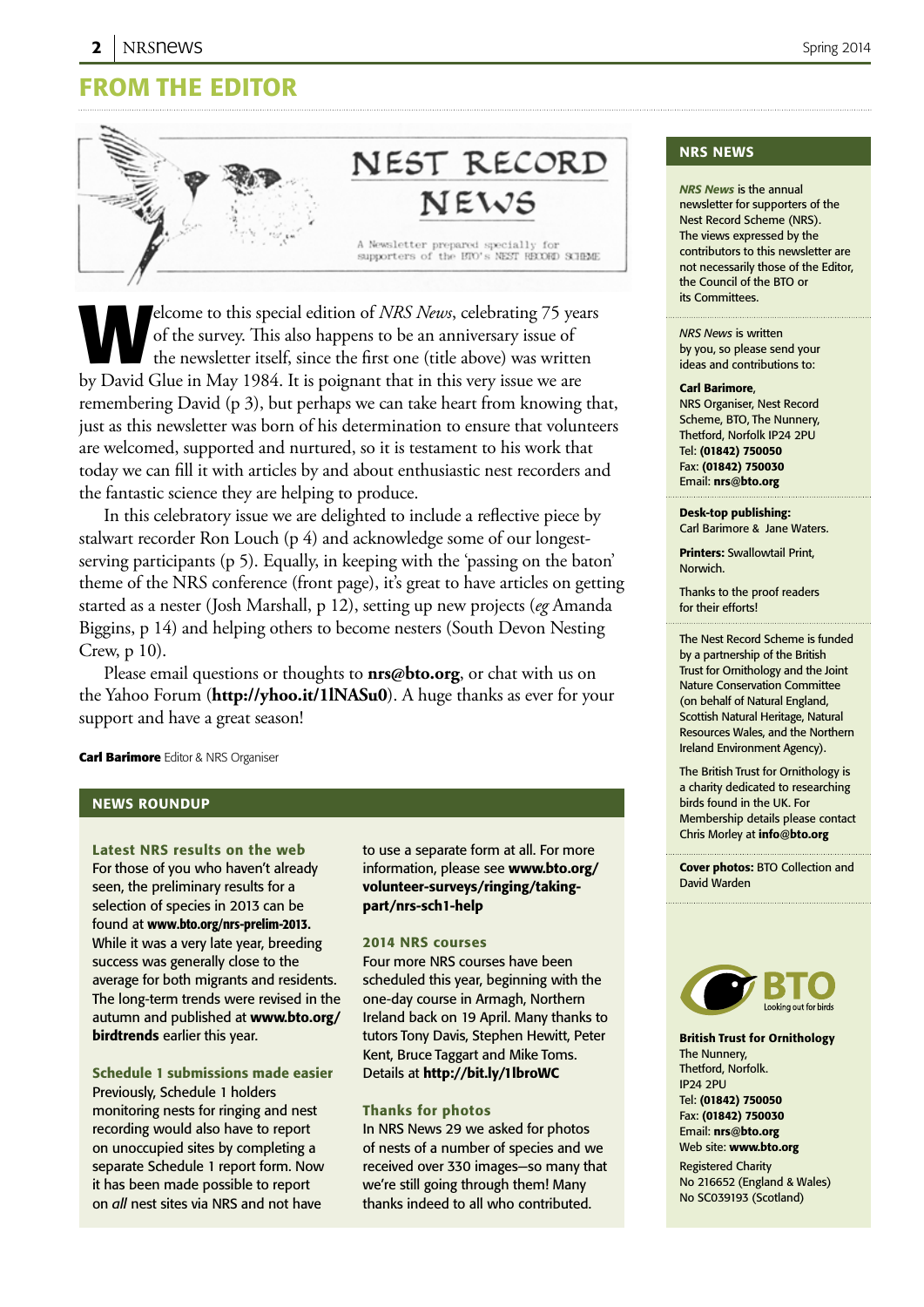### David Glue 1947–2014

**Dr Humphrey Crick** Previous Head of the Nest Record Scheme

avid Glue was the founding<br>father of a rejuvenated Nest<br>Record Scheme in the 1980s father of a rejuvenated Nest Record Scheme in the 1980s, taking over as Nest Records Officer when the survey most needed his unique and personal brand of volunteer encouragement and engagement.

By the mid 1980s, NRS had been in the doldrums because staffing had been so pressed that there just wasn't time to look after it properly. Amazingly we were still receiving some 15,000 records per year, but the poor old nest recorder wasn't getting much back from the BTO. When David Glue was put on the job in 1984, he answered this problem by bringing out the first edition of *Nest Record News* and doing the simple thing of thanking people for their efforts. His personal typed letters extolling the virtues of a recorder's latest submission of nest records and providing enthusiasm for further efforts in the coming year were a highlight for so many contributors to the NRS.

The results were startling and within a year the number of records being submitted was back up to over 31,000. He started writing articles in *Nest Record News*, providing a roundup of the season based on phone calls to key recorders around the country, and these articles were very engaging, with memorable alliterative headings such as "Stilts Star as Shrikes Stumble" and "Stifling Summer Heat Helps and Hinders".

David not only made sure that nest recorders felt valued but he produced papers that really advanced our knowledge of little-studied species. He would go through the cards and extract all the natural history on nest sites and breeding productivity for species such as Grasshopper Warbler, various owls and the woodpeckers. He was an expert in the analysis of owl pellets and published useful papers on their diets—in total he published over 60 papers, including the first NRSbased paper to appear in the world's top scientific journal, *Nature*, showing how climate change was leading to earlier

laying dates. David not only made an important impact on the Nest Record Scheme, but he was also key to the development of our garden bird work, running the Garden Bird Feeding Survey for many years, and helped set up the Birds of Estuaries Enquiry, a forerunner of WeBS. David joined the BTO in 1968, fresh from university and was a very enthusiastic member of staff, having been a very keen naturalist all his life. Everybody was deeply shocked when, in December 1971, he was involved in a car crash that left him wheelchair-bound, a tetraplegic for the rest of his life. But he was determined



David Glue at Beech Grove, Tring in the early 1980s.

not to be defined by this and came back to work as energetically as ever; it is certain that his love for his work at the BTO and the friendships with members and staff helped him keep going so enthusiastically. He had a truly remarkable strength of character that was bolstered by his strong Christian beliefs.

In addition to his BTO "family", his own family, daughters Sam and Mandy and brother Peter, were very important to him. He was also very lucky to be cared for so well by his live-in companion and carer Fran Bowman. He will be really missed by so many and in particular we will miss his letters, often signed off by his

characteristic picture of an owl. It was a privilege to have known and worked with him.



### John Little 1932–2013

**Tony Waddell** Friend and BTO ringer

John Little was first introduced to the BTO in the mid 1960s, when he was helping me ring Hobby chicks, but it wasn't until the early 1980s that John began sending nest records to the BTO. Given John's exceptional skill at

nest finding, together with his endless stamina (not to mention tree-climbing ability) it is no surprise to learn that, over the years, John's recording for NRS spanned 62 different species. However, his main interest was always ground-nesting birds of the

lowland heaths where he lived in Hindhead, Surrey. Over the course of 30 years, John submitted records of 41 Nightjar nests, 81 Woodlark, 61 Tree Pipit, 31 Stonechat , and 38 Skylark nests. John also carried out detailed studies of breeding pairs of Nightjar and Woodlark on Hankley Common for the BTO's Constant Nest Monitoring Plot survey.



John Little at Hankley Common in 2003.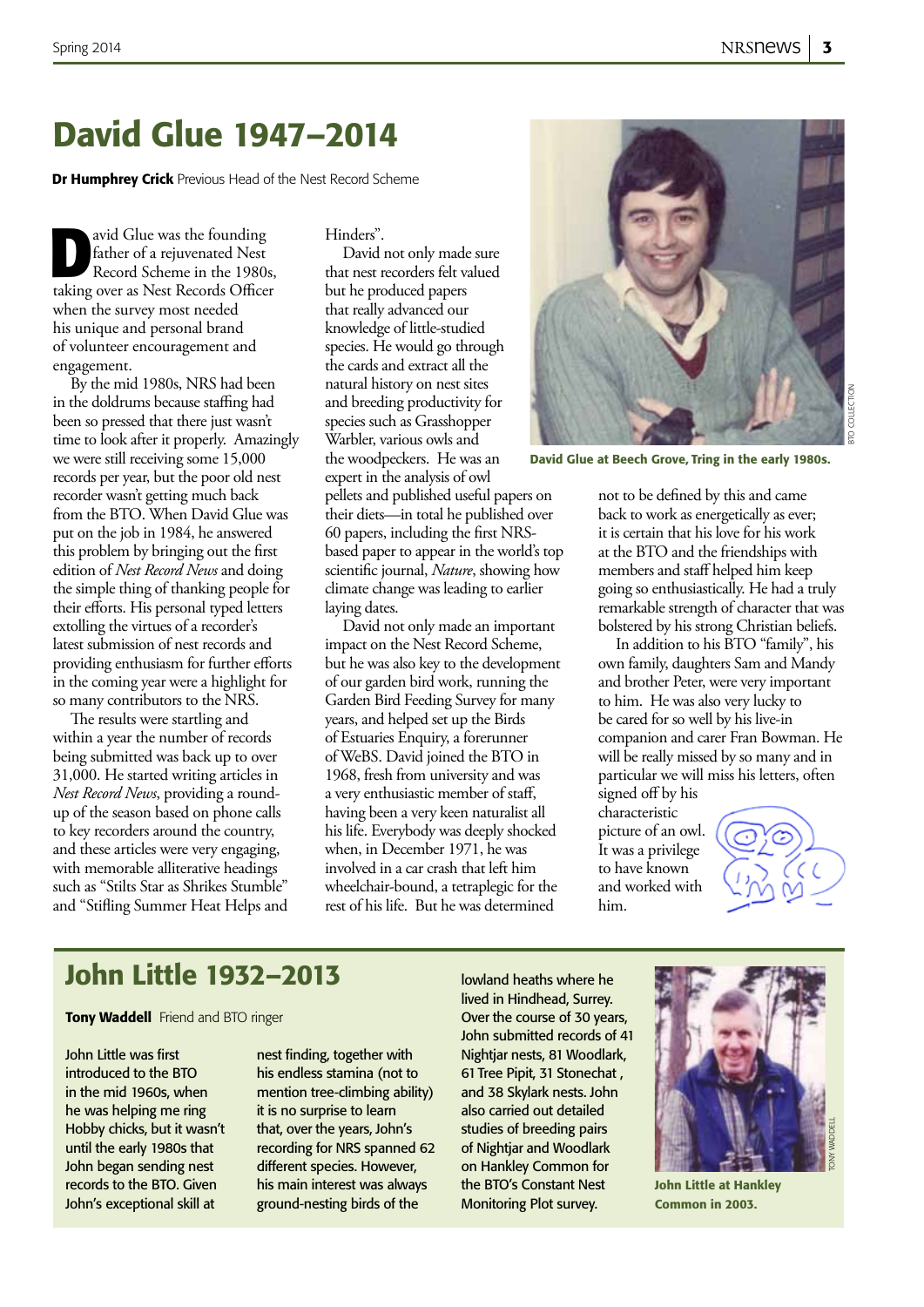## Reflections of a nest recorder

Since 1977, the duo Ron Louch and Dave Thompson have monitored 15,000 nests for the BTO, including 4,403 warbler nests. Ron delves into the history of one of the Scheme's most prolific nesting partnerships.

ave Thompson<br>
(Tomp) and I been friends an (Tomp) and I had been friends and neighbours since childhood, growing up adjacent to well-wooded countryside in Oxfordshire. We spent years rambling around our local patch, developing a deep appreciation for its flora and fauna, even as our mates drifted away to marry and settle down! By 1969, Tomp was finding the odd nest and I had bought a decent camera with the intention of photographing birds feeding their young. Our casual interest in nesting changed in 1972 when a very special nest was found. Tomp was out walking one evening in June when suddenly his dog halted with ears pricked, ready to pounce on a grass tussock. Tomp examined the tussock and found a well-hidden nest containing six eggs. Tomp later showed me the nest but neither of us had a clue what species of bird it belonged to. So I consulted PAD Hollom's *Popular Handbook of British Birds* and we discovered that Tomp's dog had found a Grasshopper Warbler nest. It was that find, thanks to Tomp and especially his dog, Bruce, whose keen hearing had probably detected an incubation changeover or the male bringing food to the female, that instilled in us a life-long passion for nesting. ron louch

In the following years, we found our first nests of many exciting species, some of which are now extinct around Oxford, such as Willow Tit, Corn Bunting, Nightingale, Wood Warbler and Tree Pipit. Our first nests of Sparrowhawk, Hobby and Woodcock were also very special. In 1976,



Dave Thompson (above) and Ron Louch (above right) have undertaken all their nest recording around Oxfordshire.

Bruce Campbell, no less, via a friend, suggested that we send our nest records to the BTO. I remember my response: "what's the BTO?" I duly sent off our first batch of nest records and we have done so every year since.

It occurred to us that we were under-recording the bread-andbutter species on our patch, so, in the early 1980s, I insisted we begin monitoring every nest we encountered to its conclusion, from Blackbird to Nightingale, and that we try to compile quality nest histories. For example, a Blackcap nest found with two eggs would get a full clutch check six days later—two days after the expected incubation date—in order to glean clutch size and a first-egg date. Then, if a hatching-in-progress visit was timed accurately, the nest would be followed up (depending on species) 5–7 days later, then every 2–3 days until fledging or failure.

Finding warbler nests always gave us the most satisfaction. From the early 1980s, recording 100 warbler nests became our criterion for a good season—a feat we wouldn't have



imagined possible in the 1970s—and we would work hard to meet that target each year. I've been nesting alone since Tomp passed away in 2007, but I always have him in mind as I continue to work our patches and add records to our total. I once said to Tomp that our lifetime goal of 5,000 warbler nest records and 15,000 records overall was beyond reach. Well, last year the target grand total has been passed and the warbler total stands at 4,403.

Last year (2013), I recorded our latest Chiffchaff nest ever: a very well-hidden nest with four eggs, a metre up in dense, tall reeds emerging from a bramble patch at College Pond Reserve. Three young fledged on 28 August. But this nest was all the more special since it was at the site where it all began for Tomp and me back in 1972.

#### Ron Louch and Dave Thompson's top 10 species nest record totals.

| <b>Species</b>   | No. nest records |
|------------------|------------------|
| <b>Blackbird</b> | 1.664            |
| Song Thrush      | 1,160            |
| Chiffchaff       | 1.113            |
| Dunnock          | 1,112            |
| <b>Blackcap</b>  | 985              |
| Yellowhammer     | 696              |
| <b>Bullfinch</b> | 678              |
| Whitethroat      | 671              |
| Garden Warbler   | 437              |
| Chaffinch        | 347              |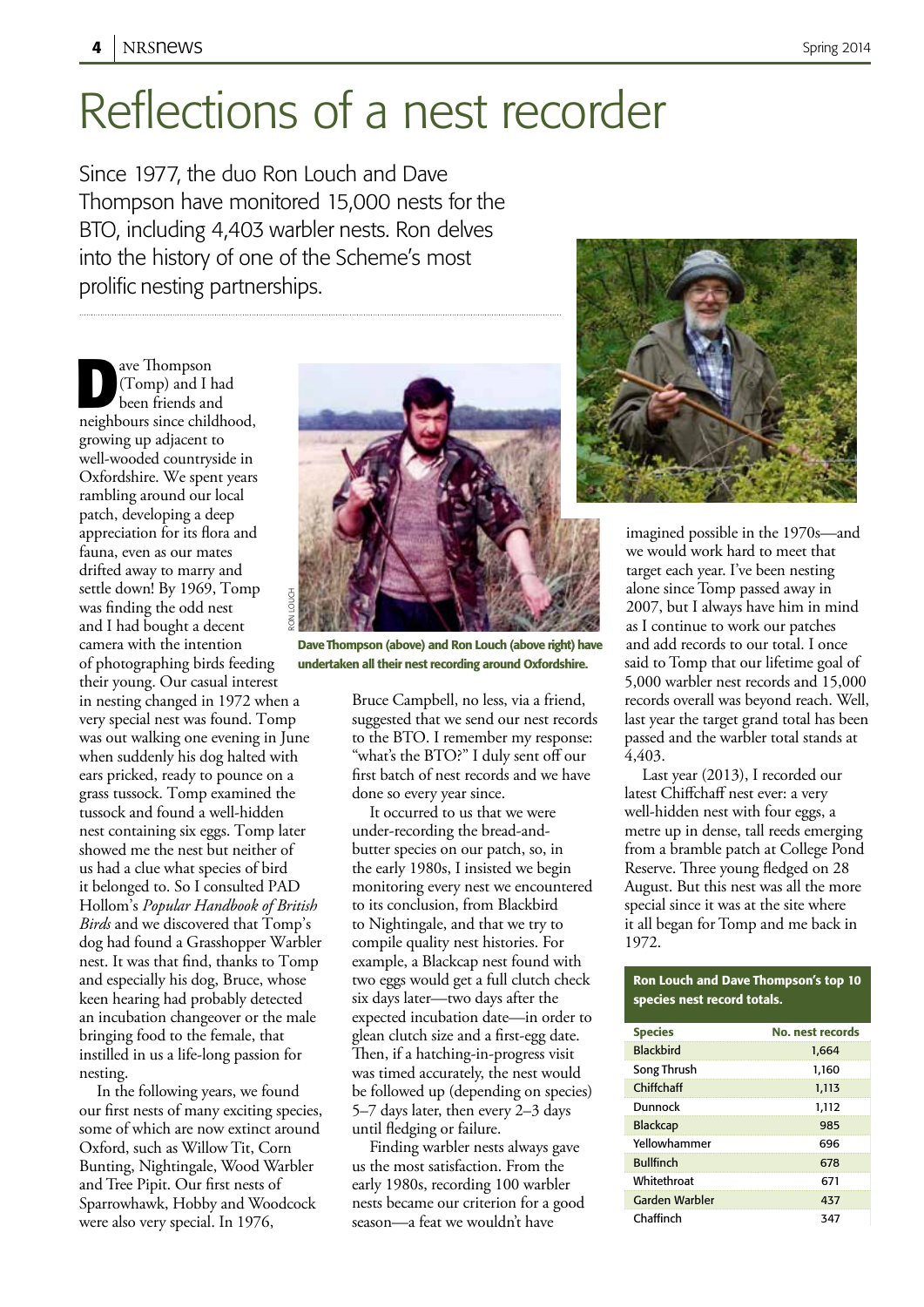### **75 YEAR TOTALS**

Since 1943, when James Fisher first listed and thanked<br>
participants in the Hatching and Fledgling Enquiry, it<br>
been a tradition of the Nest Record Scheme to highligh<br>
outstanding contributions from recorders each season. lince 1943, when James Fisher first listed and thanked participants in the Hatching and Fledgling Enquiry, it's been a tradition of the Nest Record Scheme to highlight year being the 75th anniversary, we've put together a list of the 100 top NRS contributors ever in terms of numbers of

| <b>Person or group</b>                      | Year<br>started | <b>Records</b><br>collected |
|---------------------------------------------|-----------------|-----------------------------|
| National Trust, Farne Islands               | 1986            | 41,209                      |
| John Brook and others                       | 1975            | 34,794                      |
| Merseyside Ringing Group                    | 1960            | 24,867                      |
| Lancaster and District Birdwatching Society | 1959            | 17,105                      |
| <b>Bob Danson</b>                           | 1978            | 16,335                      |
| <b>Birklands Ringing Group</b>              | 1968            | 13,911                      |
| Peter Robinson                              | 1991            | 13,322                      |
| David Warden                                | 1948            | 13,266                      |
| Richardson, Fenwick, Grainger, Lonsdale     | 1946            | 13,171                      |
| Northumbria Ringing Group                   | 1967            | 11,462                      |
| <b>Bill Proctor</b>                         | 1976            | 11,348                      |
| Ron Louch and Dave Thompson                 | 1976            | 10,309                      |
| <b>Robert Stevens</b>                       | 1967            | 9,837                       |
| <b>Kevin Briggs</b>                         | 1980            | 8,811                       |
| <b>Rye Meads Ringing Group</b>              | 1963            | 8,544                       |
| <b>Bob Swann and Rob Swann</b>              | 1966            | 8,303                       |
| Nagshead RSPB Reserve                       | 1964            | 7,757                       |
| <b>Max Meadows</b>                          | 1991            | 7,379                       |
| <b>Paul Holness</b>                         | 1954            | 6,976                       |
| <b>Sorby Breck Ringing Group</b>            | 1986            | 6,904                       |
| <b>Bristol Naturalists Society</b>          | 1945            | 6,394                       |
| <b>East Dales Ringing Group</b>             | 1994            | 6,297                       |
| John Lloyd                                  | 1972            | 6,224                       |
| John Lawton-Roberts                         | 1964            | 5,911                       |
| Robert Batty and Nick Bateman               | 1965            | 5,844                       |
| <b>Forestry Commission</b>                  | 1970            | 5,789                       |
| Nigel Westwood                              | 1954            | 5,613                       |
| <b>Peter Roe</b>                            | 1996            | 5,432                       |
| <b>Geoff Myers</b>                          | 1993            | 5,273                       |
| lan Spence                                  | 1991            | 5,078                       |
| Jerry Lewis                                 | 1975            | 4,678                       |
| <b>David Myers</b>                          | 1991            | 4,611                       |
| <b>Philip Burton</b>                        | 1972            | 4,371                       |
| North-west Norfolk Ringing Group            | 1987            | 4,367                       |
| Royal Society for the Protection of Birds   | 1963            | 4,152                       |
| South Derbyshire Ringing Group              | 1987            | 4,083                       |
| Reginald Lanaway                            | 1965            | 3,998                       |
| <b>Charles Mapletoft</b>                    | 1972            | 3,926                       |
| Dave Hazard                                 | 1991            | 3,652                       |
| Mike Russell                                | 1991            | 3,524                       |
| Pat French                                  | 1991            | 3,522                       |
| David Oliver                                | 1984            | 3,472                       |
| <b>Isabel and David Hildred</b>             | 1983            | 3,417                       |
| Jim Cheverton                               | 1956            | 3,384                       |
| John Walshe                                 | 1993            | 3,377                       |
| <b>Stephanie Tyler</b>                      | 1967            | 3,356                       |
| Frank Mawby                                 | 1991            | 3,339                       |
| <b>Dave Francis</b>                         | 1968            | 3,276                       |
| <b>Bruce Campbell</b>                       | 1972            | 3,276                       |
| <b>Dave Garner</b>                          | 1970            | 3,272                       |

records submitted. These totals aren't definitive: in particular we have less accurate figures pre-1972 and there is currently a gap from 1985 to 1991 (see page 6 for why!). Nevertheless, the list demonstrates the massive volunteer effort that has gone into NRS over the years. As ever, we'd like to emphasise our gratitude to *all* nest recorders, not just those listed below.

| Records<br>collected | <b>Person or group</b>                   | Year<br>started | <b>Records</b><br>collected |
|----------------------|------------------------------------------|-----------------|-----------------------------|
| 41,209               | Andrew Ramsay                            | 1972            | 3,259                       |
| 34,794               | <b>Grampian Ringing Group</b>            | 1976            | 3,253                       |
| 24,867               | English Nature Devon Group               | 2009            | 3,250                       |
| 17,105               | <b>Colin Davison</b>                     | 1983            | 3,165                       |
| 16,335               | Julian Driver                            | 1968            | 3,130                       |
| 13,911               | <b>Applegarth Wildlife Sanctuary</b>     | 2000            | 3,077                       |
| 13,322               | North Ronaldsay Bird Observatory         | 1987            | 3,076                       |
| 13,266               | <b>Newbury Ringing Group</b>             | 1978            | 3,023                       |
| 13,171               | David Cox                                | 1953            | 2,968                       |
| 11,462               | Alan Old                                 | 1982            | 2,959                       |
| 11,348               | John C Holt                              | 1992            | 2,923                       |
| 10,309               | Jim Hodson and M Hodson                  | 1995            | 2,901                       |
| 9,837                | <b>Matt Prior</b>                        | 1992            | 2,894                       |
| 8,811                | <b>Arden Ringing Group</b>               | 1977            | 2,883                       |
| 8,544                | <b>Thomas Dewdney</b>                    | 1976            | 2,766                       |
| 8,303                | <b>Brian Standley</b>                    | 1975            | 2,748                       |
| 7,757                | John Callion                             | 1977            | 2,693                       |
| 7,379                | <b>South Devon Nesting Crew</b>          | 1998            | 2,656                       |
| 6,976                | Mid Lincolnshire Ringing Group           | 1974            | 2,611                       |
| 6,904                | <b>Keith Seaton</b>                      | 1997            | 2,591                       |
| 6,394                | <b>Henry Mayer-Gross</b>                 | 1975            | 2,589                       |
| 6,297                | <b>Netherwood and Cook</b>               | 1980            | 2,572                       |
| 6,224                | H Church                                 | 1972            | 2,552                       |
| 5,911                | <b>Nigel Lewis</b>                       | 1992            | 2,505                       |
| 5,844                | South West Lancashire Ringing Group      | 1974            | 2,500                       |
| 5,789                | <b>Henry Robb</b>                        | 1974            | 2,489                       |
| 5,613                | Calf of Man Bird Observatory             | 1968            | 2,449                       |
| 5,432                | John Kieser                              | 1975            | 2,445                       |
| 5,273                | <b>Garth Lowe</b>                        | 1985            | 2,442                       |
| 5,078                | <b>Anne Goodall</b>                      | 1966            | 2,435                       |
| 4,678                | <b>Euan Cameron</b>                      | 1959            | 2,432                       |
| 4,611                | <b>Gibraltar Point Bird Observatory</b>  | 1951            | 2,308                       |
| 4,371                | Michael Mac                              | 2006            | 2,301                       |
| 4,367                | Derek Holman                             | 1969            | 2,300                       |
| 4,152                | Peter Johnson                            | 1998            | 2,287                       |
| 4,083                | <b>David Bowes</b>                       | 1996            | 2,276                       |
| 3,998                | <b>Tees Ringing Group</b>                | 1987            | 2,269                       |
| 3,926                | <b>Robin Husbands</b>                    | 1992            | 2,268                       |
| 3,652                | <b>Stanford Ringing Group</b>            | 1980            | 2,252                       |
| 3,524                | <b>Roger Peart</b>                       | 1972            | 2,247                       |
| 3,522                | <b>Edward Cowley</b>                     | 1995            | 2,216                       |
| 3,472                | <b>Jan Pritchard</b>                     | 1992            | 2,208                       |
| 3,417                | National Trust, Long Nanny               | 1988            | 2,150                       |
| 3,384                | Hugh Insley                              | 1966            | 2,127                       |
| 3,377                | John Nuttall                             | 1972            | 2,110                       |
| 3,356                | Jonathan Lingard                         | 2007            | 2,100                       |
| 3,339                | Alan Ball, Keith Bowden and Bob Sheppard | 2004            | 2,085                       |
| 3,276                | <b>Richard Denyer</b>                    | 1975            | 2,074                       |
| 3,276                | <b>Geoff Pearce</b>                      | 1979            | 2,063                       |
| 3,272                | Chris du Feu                             | 1975            | 2,043                       |
|                      |                                          |                 |                             |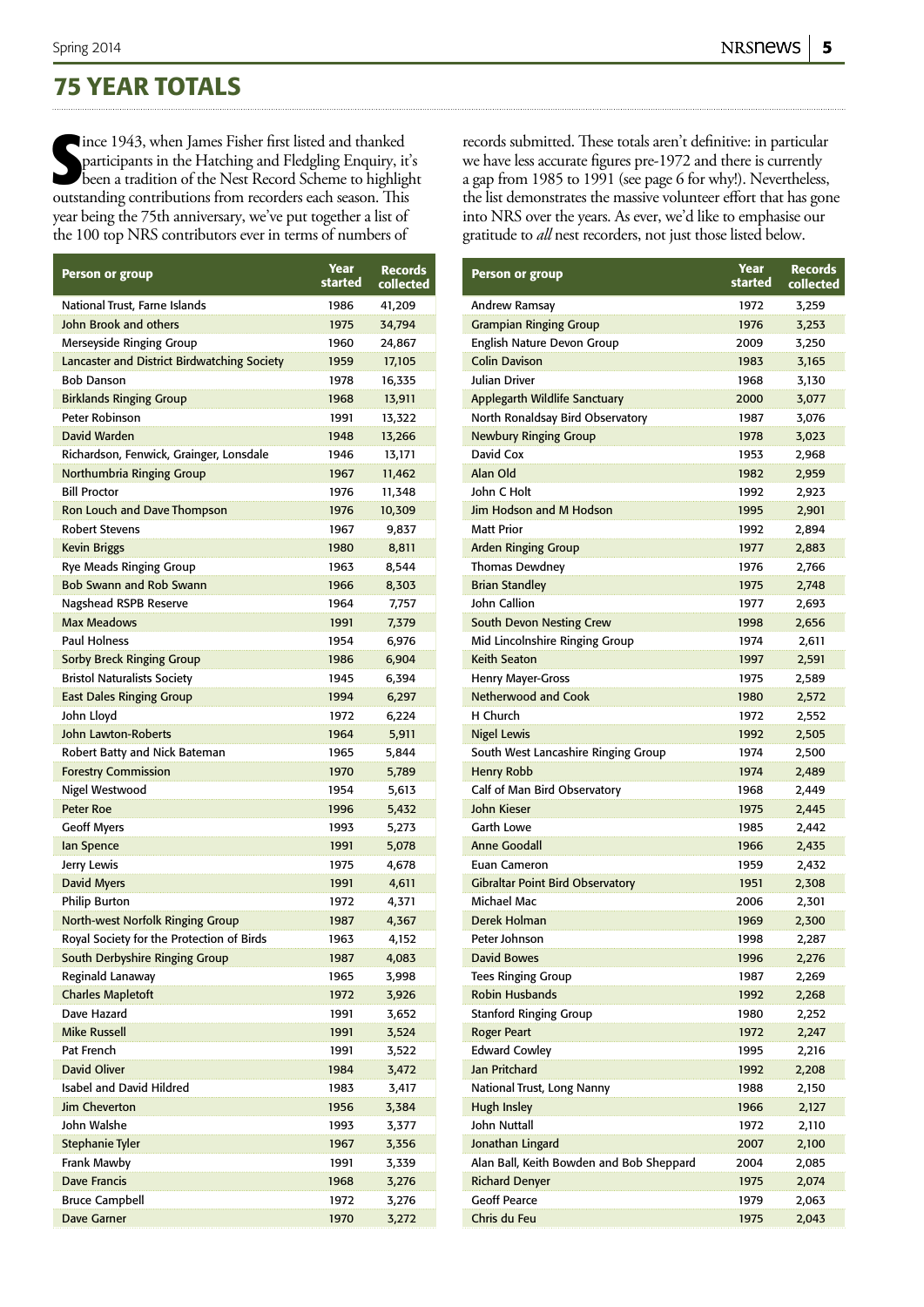# A 13,000 page summary...

Volunteer Mike Wraight has been busy inputting NRS summary sheets that go right back to 1972. Here he explains how this information can be used to look at recorder participation over the decades.

My volunteer inputting 'career' began soon after I became a trainee ringer. I was inputting ringing data from a CES site I help with, when a colleague suggested I contact BTO HQ and offer my services as a volunteer inputter. So I did and I was soon put in touch with the NRS team, who told me that they needed help inputting about 13,000 summary sheets dating back to 1972. Anyone who has sent in a batch of nest records on card will be familiar with filling out an accompanying summary sheet, on which they are to tally up by species how many records they are submitting.

So, in 2011, I began visiting the BTO's Demography office one day a week and to date I've input 6,075 summary sheets, with years 1985–91 still to go. The task hasn't been without its frustrations, however. The BTO's Digital Image Library, on which scanned copies of the sheets now reside, can be aggravatingly slow. It takes 18

seconds to call up a single image; therefore, by my calculations I've spent 30 hours just waiting for them to load! Deciphering handwriting is also a struggle—I didn't know there were so many ways to write numbers 1–9.

It is worth it, though. The information from the summary sheets has already helped the NRS team pick out valuable long-running datasets in the card archive from particular observers and prioritise those records for computerisation. Another obvious output is the ability to see how long

people have been participating in NRS and how many records they've submitted historically (see page 5 for some of the results).

Table 1. The percentage of NRS participants in a given year who have submitted at least one record of a given species. The total number of participants each year is also given.

|                               | 1973 | 1983 | 1993 | 2003 | 2013 |
|-------------------------------|------|------|------|------|------|
| <b>Number of participants</b> | 497  | 388  | 538  | 451  | 659  |
| Sparrowhawk                   | 5.2  | 8.2  | 8.2  | 6.7  | 4.1  |
| <b>Buzzard</b>                | 5.0  | 11.1 | 7.4  | 8.0  | 7.3  |
| Moorhen                       | 29.6 | 17.8 | 18.8 | 13.1 | 10.2 |
| Lapwing                       | 17.1 | 16.2 | 18.2 | 12.6 | 6.7  |
| Redshank                      | 4.4  | 2.8  | 3.9  | 2.0  | 0.8  |
| <b>Barn Owl</b>               | 4.8  | 8.8  | 10.2 | 15.1 | 19.1 |
| <b>Meadow Pipit</b>           | 13.5 | 17.0 | 13.4 | 7.8  | 9.6  |
| <b>Dunnock</b>                | 50.3 | 28.1 | 22.5 | 16.9 | 18.4 |
| Robin                         | 40.6 | 30.2 | 28.3 | 27.9 | 28.2 |
| <b>Blackbird</b>              | 74.0 | 48.7 | 47.8 | 40.8 | 40.7 |
| Song Thrush                   | 62.4 | 41.2 | 26.0 | 22.4 | 18.5 |
| Chiffchaff                    | 4.6  | 3.9  | 3.9  | 4.7  | 9.3  |
| Pied Flycatcher               | 4.8  | 8.5  | 15.1 | 12.2 | 9.9  |
| <b>Blue Tit</b>               | 49.7 | 45.9 | 53.7 | 59.0 | 55.1 |
| Magpie                        | 10.3 | 12.1 | 9.3  | 4.2  | 5.6  |
| Linnet                        | 30.4 | 14.7 | 14.5 | 8.6  | 9.0  |
|                               |      |      |      |      |      |

himself for a challenging-looking summary sheet (top).

What we've all found particularly fascinating, however, is the ability to visualise the change in the average nest recorder's focus on particular species over time. Table 1 summarises submissions for 20 representative species at 10-year intervals. Some of the trends will come as no surprise given the population trajectories of the species concerned, but the decline in the proportion of recorders monitoring Robin suggests that the concurrent drop in Song Thrush and Dunnock submissions is due to more than just the fall in breeding numbers. On a positive note, figures for the majority of open-nesting passerines display an up-turn between 2003 and 2013 and the number of participants sending in data for box-nesting species, from Barn Owl to Blue Tit, continues to increase.

When the remaining six years of summary sheets are input, we can start to look at these trends in more detail, and for a greater variety of species. In the meantime, the image library has just finished loading another summary sheet for me to input...

Mike Wraight at the Nunnery ringing office, steeling bto collection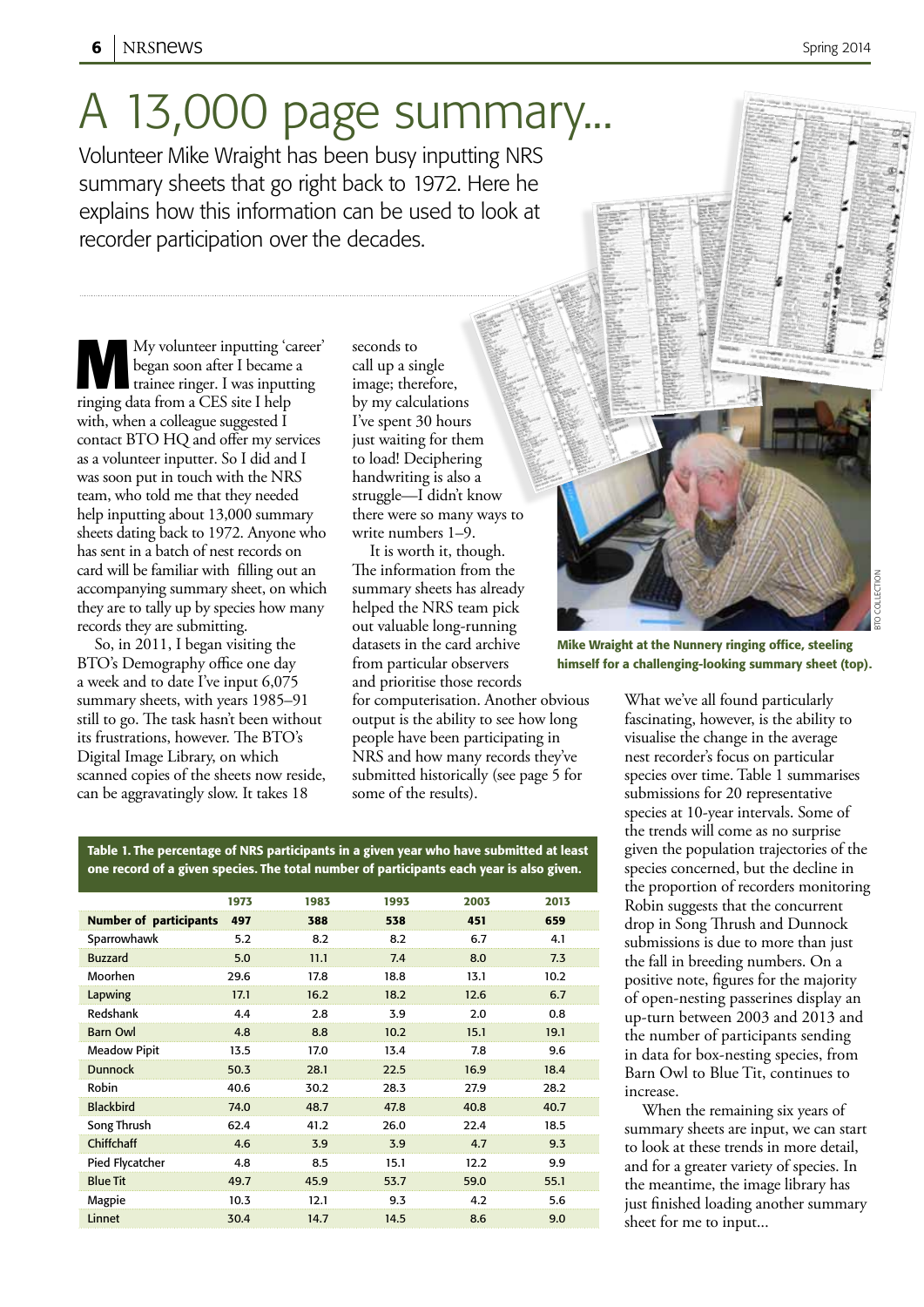### **Certain** *Certhia* revisited... **help us to trial DAVE'S**

At the BTO annual conference NRS meeting in December 2013, nest recorder Dave Francis presented a new Treecreeper box design he had been developing. Here he explains the design in full.

France 30 years I have run<br>
mestbox schemes in Northants,<br>
amounting to hundreds of boxe<br>
overall. Most of these boxes are the or over 30 years I have run nestbox schemes in Northants, amounting to hundreds of boxes typical 'small hole' design and over the years they have been used by all five southern species of tit, as well as Wren, but never Treecreeper, even though they are common at all the study sites.

In the past, perhaps intrigued by its elusiveness, I had tried out both the conventional 'box' designs for Treecreeper: the wedge shape and bark lashed to a tree (see article 'Certain *Certhia*' in *NRS News 27*). No takers!

 Then, a few years ago, I noticed that Treecreepers at my study site at Pitsford Water Nature Reserve were regularly nesting within upright stacks of fence panels and plywood sheets, and also behind notice boards in hides. These sites had a couple of features in

common: a large, narrow cavity and a narrow, upright slot entrance. So, I decided to build nest boxes to the same 'spec' and I put up six for the 2011 season. One was used by Treecreepers in 2011, two in 2012 and three boxes were used in 2013.

The new box design is illustrated below: I doubt the dimensions have to be exact. As for materials, I have used exterior-grade 19 mm plywood and also 35 x 20 mm roof-tile batten for the narrow sides and bottom. The nest cavity in my boxes, therefore, is 35 mm deep. The roof deliberately overhangs the body of the box to protect against weather: again the exact size isn't critical. A plastic 'guard' is fitted across the lower half of the box is to prevent contents falling out when the box is opened. For this I use DPC (damp proof course), which is available from any builders'

merchant.

The narrow 18 mm entrance hole is evidently fine for Treecreepers and I have even found Blue Tits in the boxes! This season, I am going to experiment with a 15 mm slot. 'Watch this space', so to speak!



all photos dave francisALL PHOTOS DAVE FRANCIS

> $\triangle$  The box with the inspection hatch lifted, showing the plastic 'guard'.



 The entrance slot is reduced to 18mm using a small wooden insert.



## new box design

**Chris du Feu** Author of *The BTO Nest Box Guide*

The oft-quoted but very rarely used wedge design of box for Treecreepers was proposed by JMD Mackenzie in Scottish Naturalist in 1956. He had a great deal of experience of Treecreeper nest finding in his study area near Perth and had been experimenting with pieces of bark placed against tree trunks. He designed the wedge in an attempt to provide an artificial site which would be widely used by Treecreepers but also inspectable by nest recorders and ringers. In some of his sites, which included commercial conifer plantations (and were thus short of natural nesting sites), a very few Treecreepers had already used conventional tit boxes. Of his wedge design Mackenzie said "they seem to be taken in preference to normal tit-boxes ... It is too early yet to know if they are generally acceptable when the birds get used to them.'"

Mackenzie was not trying to present a definitive, tried-andtested design, and I am not aware of any other published studies that assess its value, yet the 'wedge' has been used in many places and copied from one published source to another. The nest recorders that I have talked to have had an almost universal lack of success with it.

Dave Francis' design is very welcome: however it is important to know whether or not the design is of wide acceptability (which I hope it is). To this end, the NRS Team would really like to hear from anyone who gives this box design a go. Crucially, they need information about boxes that remain unoccupied, as well as those that are used. To help the NRS Team with this trial, please visit www.bto.org/volunteersurveys/nrs/about/treecreeper or send an email to **nrs@bto.** org, detailing the number of boxes erected and the proportion occupied.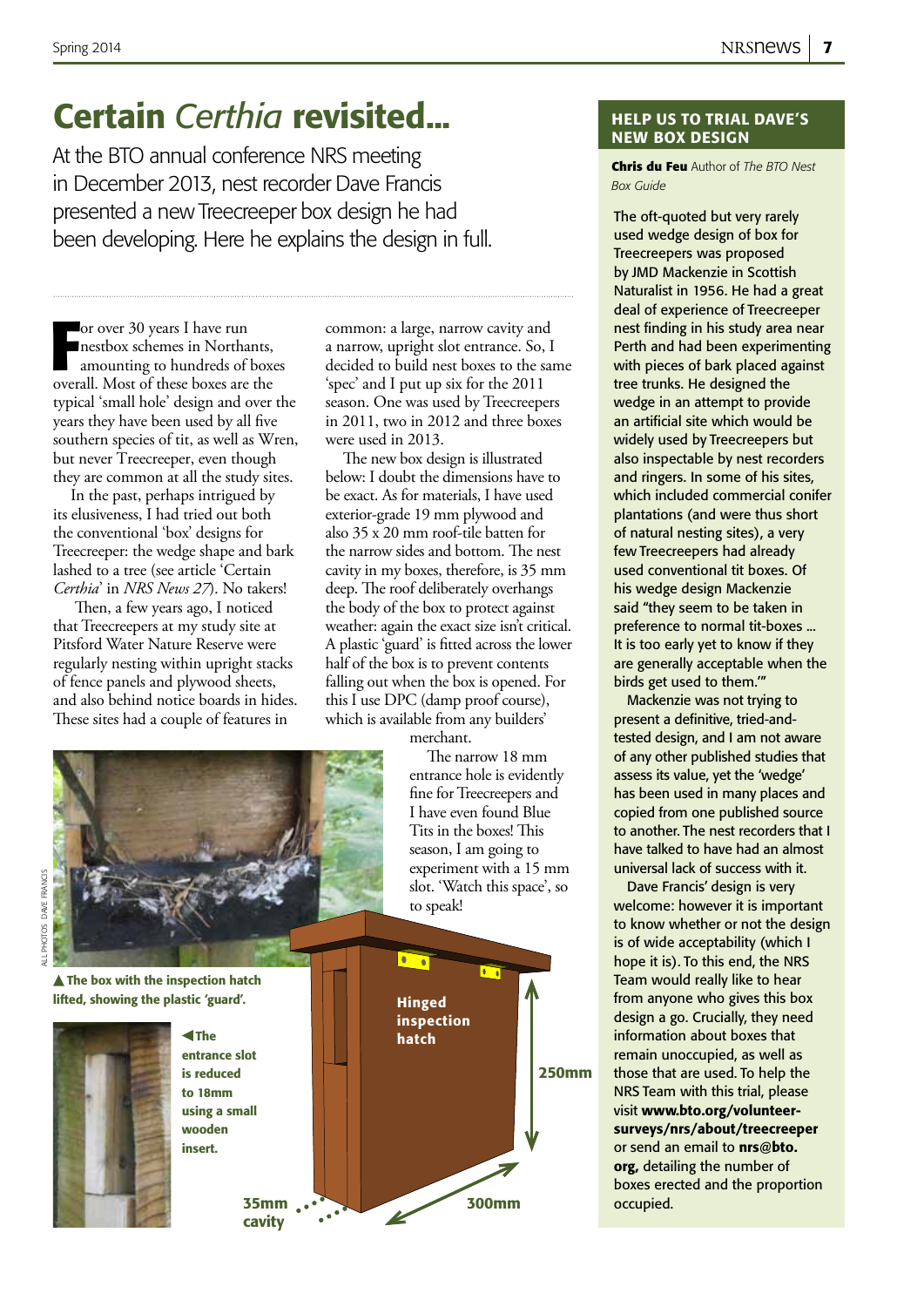## Nest Record Scheme totals

A summary of the number of records per species submitted to the Nest Record Scheme in 2012, 2013 and during 1939–2013 (as of April 2014).

Species preceded with a bullet-point are reported in the annual BirdTrends report (www.bto.org/birdtrends). An asterisk marks species that are on the NRS priority species list (www.bto.org/volunteer-surveys/nrs/taking-part/ nrs-priorities). Schedule 1 species are in italics (please note that this list relates to GB classification and varies for the Republic of Ireland, Northern Ireland and the Isle of Man).

| <b>Species</b>                | <b>Code</b>  | 2012           | 2013           | <b>Total</b> |
|-------------------------------|--------------|----------------|----------------|--------------|
| • Mute Swan*                  | <b>MUTSW</b> | 136            | 105            | 7,590        |
| <b>Whooper Swan</b>           | <b>WHOSW</b> | $\Omega$       | $\overline{0}$ | 28           |
| <b>Bar-headed Goose</b>       | <b>BAHGO</b> | 0              | 0              | 9            |
| <b>Greylag Goose</b>          | <b>GREGO</b> | 62             | 78             | 1,320        |
| <b>Snow Goose</b>             | <b>SNOGO</b> | 0              | 0              | 8            |
| <b>Canada Goose</b>           | <b>CANGO</b> | 124            | 123            | 5,469        |
| <b>Barnacle Goose</b>         | <b>BARGO</b> | 1              | $\overline{2}$ | 79           |
| <b>Egyptian Goose</b>         | <b>EGYGO</b> | 19             | 15             | 209          |
| <b>Ruddy Shelduck</b>         | <b>RUDSH</b> | 0              | 0              | 5            |
| <b>Shelduck</b>               | <b>SHELD</b> | $\overline{7}$ | 5              | 396          |
| <b>Wood Duck</b>              | <b>WOODU</b> | 0              | 0              | 4            |
| <b>Mandarin</b>               | <b>MANDA</b> | 31             | 32             | 908          |
| Wigeon                        | <b>WIGEO</b> | 1              | 0              | 188          |
| <b>Gadwall</b>                | <b>GADWA</b> | 14             | 16             | 303          |
| Teal                          | TEAL.        | $\overline{2}$ | 3              | 248          |
| <b>Mallard</b>                | <b>MALLA</b> | 170            | 144            | 10.444       |
| Pintail                       | <b>PINTA</b> | 0              | 0              | 23           |
| <b>Garganey</b>               | <b>GARGA</b> | $\Omega$       | $\overline{0}$ | 11           |
| <b>Shoveler</b>               | <b>SHOVE</b> | 6              | 4              | 245          |
| <b>Red-crested Pochard</b>    | <b>RECPO</b> | $\mathbf{1}$   | 4              | 37           |
| Pochard                       | <b>POCHA</b> | $\overline{7}$ | $\overline{a}$ | 295          |
| <b>Tufted Duck</b>            | <b>TUFDU</b> | 12             | 28             | 1,520        |
| Eider*                        | <b>EIDER</b> | 310            | 447            | 11,855       |
| <b>Common Scoter</b>          | <b>COMSC</b> | $\Omega$       | $\overline{0}$ | 43           |
| Goldeneye                     | <b>GOLDE</b> | 16             | 12             | 323          |
| <b>Red-breasted Merganser</b> | <b>REBME</b> | $\Omega$       | $\overline{2}$ | 296          |
| Goosander                     | <b>GOOSA</b> | 8              | 13             | 455          |
| <b>Ruddy Duck</b>             | <b>RUDDU</b> | $\mathbf 0$    | $\overline{0}$ | 185          |
| <b>Red Grouse</b>             | <b>REDGR</b> | 17             | 4              | 895          |
| Ptarmigan                     | <b>PTARM</b> | $\Omega$       | $\overline{2}$ | 135          |
| <b>Black Grouse</b>           | <b>BLAGR</b> | 0              | 1              | 87           |
| <b>Capercaillie</b>           | <b>CAPER</b> | $\overline{0}$ | $\overline{0}$ | 92           |
| <b>Red-legged Partridge</b>   | <b>RELPA</b> | 4              | 3              | 518          |
| <b>Grey Partridge</b>         | <b>GREPA</b> | $\mathbf{1}$   | 3              | 879          |
| Quail                         | QUAIL        | 0              | 0              | 16           |
| <b>Pheasant</b>               | <b>PHEAS</b> | 41             | 23             | 2,482        |
| Golden Pheasant               | GOI PH       | $\Omega$       | 0              | 6            |
| • Red-throated Diver*         | <b>RETDI</b> | 20             | 23             | 2,548        |
| <b>Black-throated Diver</b>   | <b>BLTDI</b> | 5              | 7              | 263          |
| <b>Little Grebe</b>           | <b>LITGR</b> | 37             | 37             | 2,953        |
| <b>Great Crested Grebe</b>    | GRCGR        | 108            | 111            | 4,859        |
| <b>Slavonian Grebe</b>        | <b>SLAGR</b> | 8              | $\mathbf{1}$   | 225          |
| <b>Black-necked Grebe</b>     | <b>BLNGR</b> | 0              | 0              | 31           |
| Fulmar*                       | <b>FULMA</b> | 205            | 185            | 8,076        |

| <b>Species</b>                             | Code                         | 2012           | 2013           | <b>Total</b>   |
|--------------------------------------------|------------------------------|----------------|----------------|----------------|
| <b>Manx Shearwater</b>                     | <b>MANSH</b>                 | 80             | $\overline{2}$ | 715            |
| <b>Storm Petrel</b>                        | <b>STOPE</b>                 | $\Omega$       | $\mathbf 0$    | 92             |
| Leach's Petrel                             | <b>LEAPE</b>                 | 0              | 0              | 75             |
| <b>Gannet</b>                              | <b>GANNE</b>                 | $\Omega$       | $\Omega$       | 33             |
| Cormorant*                                 | CORMO                        | 128            | 138            | 2,826          |
| Shag*                                      | SHAG.                        | 442            | 601            | 17,223         |
| Bittern                                    | <b>BITTE</b>                 | 1              | 1              | 41             |
| <b>Little Egret</b>                        | <b>LITEG</b>                 | 42             | 46             | 295            |
| • Grey Heron*                              | <b>GREHE</b>                 | 101            | 123            | 9,127          |
| <b>Honey Buzzard</b>                       | <b>HONBU</b>                 | $\overline{7}$ | 15             | 220            |
| Red Kite                                   | <b>REDKI</b>                 | 411            | 487            | 2,376          |
|                                            | <b>WHTEA</b>                 | 1              | $\mathbf{1}$   | 18             |
| <b>White-tailed Eagle</b><br>Marsh Harrier | <b>MARHA</b>                 | 28             | 32             | 246            |
| • Hen Harrier*                             | <b>HENHA</b>                 | 13             | 16             |                |
|                                            |                              |                |                | 2,074          |
| <b>Montagu's Harrier</b><br><b>Goshawk</b> | <b>MONHA</b><br><b>GOSHA</b> | 0              | 0              | 47             |
|                                            |                              | 106            | 162            | 1,895          |
| · Sparrowhawk*                             | <b>SPARR</b><br><b>BUZZA</b> | 62             | 53             | 6,052          |
| • Buzzard                                  |                              | 250            | 267            | 8,488          |
| <b>Golden Eagle</b>                        | <b>GOLEA</b>                 | 17             | 14             | 745            |
| <b>Osprey</b><br>• Kestrel                 | <b>OSPRE</b>                 | 19             | 15             | 178            |
|                                            | <b>KESTR</b>                 | 492            | 390            | 11,598         |
| $•$ Merlin*                                | <b>MERLI</b>                 | 60             | 50             | 4,271          |
| • Hobby                                    | <b>HOBBY</b>                 | 63             | 80             | 1,514          |
| · Peregrine                                | <b>PEREG</b>                 | 171            | 227            | 4,207          |
| Water Rail                                 | <b>WATRA</b>                 | 5              | 4              | 123            |
| <b>Corncrake</b>                           | <b>CORNC</b>                 | $\mathbf 0$    | $\mathbf{1}$   | 33             |
| • Moorhen*                                 | <b>MOORH</b>                 | 283            | 276            | 26,095         |
| • Coot                                     | COOT.                        | 768            | 570            | 24,690         |
| • Oystercatcher*                           | <b>OYSTE</b>                 | 457            | 617            | 20,221         |
| <b>Black-winged Stilt</b>                  | <b>BLWST</b>                 | $\mathbf 0$    | 0              | 4              |
| Avocet                                     | <b>AVOCE</b>                 | 45             | 80             | 1,142          |
| <b>Stone-curlew</b>                        | <b>STOCU</b>                 | $\overline{4}$ | 5              | 434            |
| <b>Little Ringed Plover*</b>               | <b>LIRPL</b>                 | 43             | 58             | 3,087          |
| • Ringed Plover*                           | <b>RINPL</b>                 | 209            | 196            | 11,868         |
| Kentish Plover                             | <b>KENPL</b>                 | 0              | 0              | 19             |
| <b>Dotterel</b>                            | <b>DOTTE</b>                 | $\mathbf{1}$   | 5              | 270            |
| · Golden Plover*                           | <b>GOLPL</b>                 | 11             | 26             | 984            |
| • Lapwing*                                 | <b>LAPWI</b>                 | 340            | 275            | 29,290         |
| <b>Dunlin</b>                              | <b>DUNLI</b>                 | 0              | 5              | 585            |
| <b>Ruff</b>                                | RUFF.                        | 0              | 0              | $\overline{4}$ |
| • Snipe*                                   | <b>SNIPE</b>                 | 5              | 21             | 1,891          |
| <b>Woodcock</b>                            | <b>WOODC</b>                 | 5              | 3              | 700            |
| <b>Black-tailed Godwit</b>                 | <b>BLTGO</b>                 | 0              | 0              | 43             |
| Whimbrel                                   | <b>WHIMB</b>                 | 24             | $\overline{2}$ | 154            |
| • Curlew*                                  | <b>CURLE</b>                 | 25             | 37             | 3,251          |
| <b>• Common Sandpiper*</b>                 | <b>COMSA</b>                 | 35             | 28             | 1,813          |
| <b>Greenshank</b>                          | <b>GRESH</b>                 | 6              | 2              | 217            |
| • Redshank*                                | <b>REDSH</b>                 | 31             | 49             | 3,609          |
| <b>Red-necked Phalarope</b>                | RENPH                        | 0              | 0              | 163            |
| <b>Arctic Skua</b>                         | <b>ARCSK</b>                 | $\overline{2}$ | 4              | 383            |
| <b>Great Skua</b>                          | <b>GRESK</b>                 | 30             | 14             | 495            |
| Kittiwake*                                 | <b>KITTI</b>                 | 847            | 783            | 21,306         |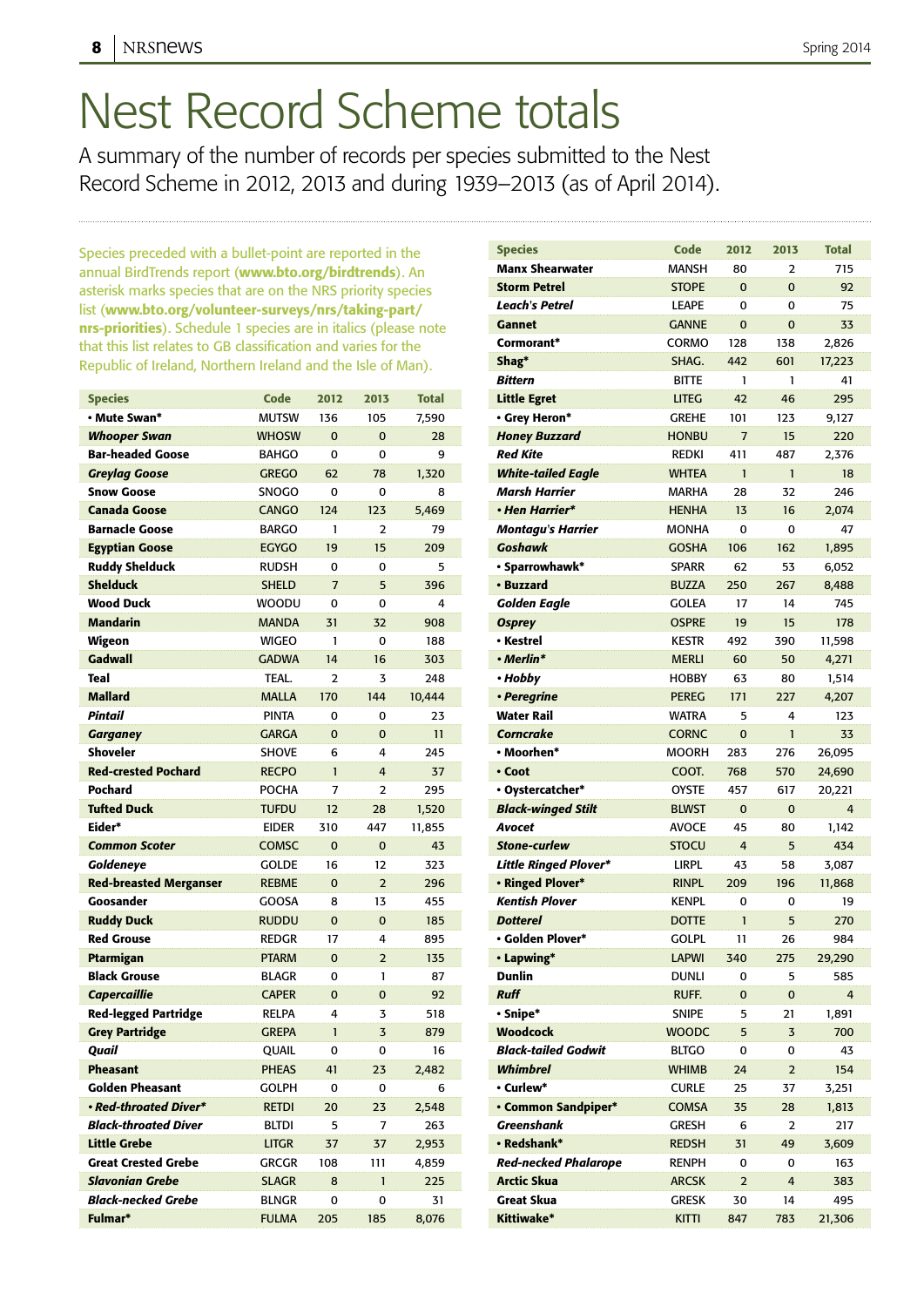| <b>Species</b>                    | Code         | 2012     | 2013     | <b>Total</b> |
|-----------------------------------|--------------|----------|----------|--------------|
| <b>Black-headed Gull*</b>         | <b>BLHGU</b> | 199      | 218      | 10,769       |
| <b>Mediterranean Gull</b>         | <b>MEDGU</b> | $\Omega$ | 23       | 74           |
| <b>Common Gull*</b>               | COMGU        | 127      | 170      | 6,443        |
| <b>Lesser Black-backed Gull</b>   | <b>LBBGU</b> | 27       | 18       | 4,822        |
| <b>Herring Gull</b>               | <b>HERGU</b> | 84       | 69       | 7,978        |
| <b>Great Black-backed Gull</b>    | <b>GBBGU</b> | 15       | 65       | 3,583        |
| Little Tern*                      | <b>LITTE</b> | 67       | 77       | 7,366        |
| <b>Sandwich Tern</b>              | <b>SANTE</b> | $\Omega$ | $\Omega$ | 1,814        |
| <b>Common Tern*</b>               | COMTE        | 110      | 148      | 9,194        |
| <b>Roseate Tern</b>               | <b>ROSTE</b> | 70       | 79       | 1,739        |
| Arctic Tern*                      | <b>ARCTE</b> | 967      | 1,528    | 15,894       |
| <b>Guillemot</b>                  | <b>GUILL</b> | 145      | 133      | 1,952        |
| Razorbill                         | <b>RAZOR</b> | 64       | 78       | 1,880        |
| <b>Black Guillemot</b>            | <b>BLAGU</b> | 29       | 44       | 1,946        |
| Puffin                            | <b>PUFFI</b> | 31       | 0        | 1,236        |
| <b>Rock Dove</b>                  | <b>ROCDO</b> | 63       | 90       |              |
| <b>Feral Pigeon</b>               |              | 12       |          | 1,098        |
|                                   | <b>FERPI</b> |          | 2        | 2,530        |
| <b>• Stock Dove</b>               | <b>STODO</b> | 906      | 1,187    | 17,622       |
| • Wood Pigeon                     | <b>WOODP</b> | 825      | 780      | 34,961       |
| <b>• Collared Dove</b>            | COLDO        | 137      | 139      | 6,762        |
| • Turtle Dove                     | <b>TURDO</b> | 19       | 34       | 2,154        |
| <b>Ring-necked Parakeet</b>       | <b>RINPA</b> | 3        | 1        | 155          |
| Cuckoo                            | <b>CUCKO</b> | 29       | 19       | 2,356        |
| • Barn Owl                        | <b>BAROW</b> | 2,320    | 881      | 23,519       |
| • Little Owl                      | <b>LITOW</b> | 149      | 167      | 3,484        |
| • Tawny Owl                       | <b>TAWOW</b> | 438      | 209      | 14,813       |
| Long-eared Owl                    | <b>LOEOW</b> | 17       | 6        | 907          |
| <b>Short-eared Owl</b>            | <b>SHEOW</b> | 8        | 3        | 445          |
| • Nightjar                        | NIJAR        | 91       | 76       | 2,482        |
| <b>Swift</b>                      | <b>SWIFT</b> | 74       | 74       | 3,597        |
| <b>Kingfisher</b>                 | <b>KINGF</b> | 28       | 31       | 903          |
| <b>Wryneck</b>                    | <b>WRYNE</b> | $\Omega$ | $\Omega$ | 23           |
| <b>Green Woodpecker</b>           | GREWO        | 10       | 13       | 595          |
| <b>· Great Spotted Woodpecker</b> | <b>GRSWO</b> | 118      | 120      | 3,292        |
| <b>Lesser Spotted Woodpecker</b>  | <b>LESWO</b> | 1        | 0        | 289          |
| • Woodlark                        | <b>WOODL</b> | 134      | 80       | 2,487        |
| · Skylark*                        | <b>SKYLA</b> | 77       | 78       | 9,032        |
| · Sand Martin                     | <b>SANMA</b> | 557      | 506      | 7,947        |
| • Swallow                         | <b>SWALL</b> | 2,716    | 2,515    | 86,360       |
| <b>House Martin</b>               | <b>HOUMA</b> | 128      | 147      | 11,852       |
| · Tree Pipit                      | <b>TREPI</b> | 65       | 56       | 2,351        |
| · Meadow Pipit*                   | <b>MEAPI</b> | 335      | 307      | 11,313       |
|                                   |              |          |          | 989          |
| <b>Rock Pipit*</b>                | <b>ROCPI</b> | 20       | 33       |              |
| · Yellow Wagtail*                 | <b>YELWA</b> | 14       | 9        | 1,151        |
| · Grey Wagtail*                   | <b>GREWA</b> | 131      | 121      | 7,271        |
| • Pied Wagtail*                   | <b>PIEWA</b> | 207      | 187      | 12,164       |
| · Dipper*                         | <b>DIPPE</b> | 558      | 355      | 13,321       |
| • Wren*                           | WREN.        | 356      | 175      | 18,553       |
| · Dunnock*                        | <b>DUNNO</b> | 482      | 310      | 33,893       |
| • Robin                           | <b>ROBIN</b> | 555      | 415      | 25,780       |
| Nightingale                       | <b>NIGAL</b> | 19       | 7        | 545          |
|                                   | <b>BLARE</b> | 3        | 4        | 191          |
| <b>Black Redstart</b>             |              |          | 235      | 8,232        |
| • Redstart*                       | <b>REDST</b> | 246      |          |              |
| • Whinchat*                       | <b>WHINC</b> | 154      | 184      | 3,013        |
| • Stonechat                       | <b>STOCH</b> | 208      | 173      | 5,346        |
| • Wheatear*                       | <b>WHEAT</b> | 62       | 64       | 4,430        |
| • Ring Ouzel*                     | rinou        | 73       | 48       | 2,074        |
| · Blackbird*                      | <b>BLABI</b> | 1,651    | 1,372    | 146,100      |
| <b>Fieldfare</b>                  | <b>FIELD</b> | 0        | 0        | 7            |

| <b>Species</b>                          | Code         | 2012  | 2013  | <b>Total</b> |
|-----------------------------------------|--------------|-------|-------|--------------|
| Redwing                                 | <b>REDWI</b> | 2     | 0     | 129          |
| • Mistle Thrush*                        | <b>MISTH</b> | 74    | 71    | 8,836        |
| Cetti's Warbler                         | <b>CETWA</b> | 4     | 3     | 52           |
| Grasshopper Warbler                     | <b>GRAWA</b> | 14    | 8     | 509          |
| Savi's Warbler                          | SAVWA        | 0     | 0     | 4            |
| • Sedge Warbler*                        | SEDWA        | 53    | 46    | 5,407        |
| Marsh Warbler                           | MARWA        | 0     | 0     | 170          |
|                                         |              |       |       |              |
| • Reed Warbler                          | <b>REEWA</b> | 923   | 611   | 22,239       |
| • Blackcap                              | <b>BLACA</b> | 266   | 142   | 5,041        |
| • Garden Warbler                        | <b>GARWA</b> | 62    | 42    | 2,621        |
| <b>Lesser Whitethroat</b>               | LESWH        | 9     | 7     | 1,044        |
| • Whitethroat*                          | <b>WHITE</b> | 139   | 180   | 7,591        |
| <b>Dartford Warbler</b>                 | <b>DARWA</b> | 25    | 11    | 636          |
| • Wood Warbler*                         | <b>WOOWA</b> | 113   | 95    | 3,310        |
| • Chiffchaff                            | <b>CHIFF</b> | 282   | 185   | 5,115        |
| • Willow Warbler*                       | <b>WILWA</b> | 374   | 228   | 15,309       |
| Goldcrest                               | GOLDC        | 27    | 6     | 1,003        |
| <b>Firecrest</b>                        | <b>FIREC</b> | 5     | 0     | 14           |
| • Spotted Flycatcher*                   | <b>SPOFL</b> | 148   | 136   | 12,896       |
|                                         |              |       |       |              |
| • Pied Flycatcher*                      | <b>PIEFL</b> | 1,153 | 751   | 51,582       |
| <b>Bearded Tit</b>                      | <b>BEATI</b> | 6     | 13    | 406          |
| • Long-tailed Tit                       | <b>LOTTI</b> | 378   | 166   | 8,228        |
| • Blue Tit                              | <b>BLUTI</b> | 6,745 | 6,033 | 156,926      |
| • Great Tit                             | <b>GRETI</b> | 4,977 | 4,071 | 111,000      |
| Crested Tit                             | <b>CRETI</b> | 3     | 4     | 475          |
| • Coal Tit                              | <b>COATI</b> | 105   | 95    | 6,438        |
| <b>Willow Tit</b>                       | <b>WILTI</b> | 27    | 14    | 685          |
| • Marsh Tit                             | <b>MARTI</b> | 35    | 39    | 2,029        |
| • Nuthatch                              | NUTHA        | 265   | 171   | 5,766        |
| • Treecreeper                           | <b>TREEC</b> | 61    | 63    | 3,084        |
| <b>Golden Oriole</b>                    | GOLOR        | 0     | 0     | 42           |
| <b>Red-backed Shrike</b>                |              |       |       | 258          |
|                                         | <b>REBSH</b> | 0     | 0     |              |
| • Jay                                   | JAY          | 25    | 9     | 1,719        |
| • Magpie*                               | <b>MAGPI</b> | 71    | 81    | 8,791        |
|                                         |              |       |       |              |
| Chough                                  | <b>CHOUG</b> | 29    | 27    | 1,143        |
| • Jackdaw                               | <b>JACKD</b> | 460   | 700   | 12,085       |
| • Rook*                                 | ROOK.        | 65    | 58    | 16,026       |
| <b>Hooded Crow</b>                      | HOOCR        | 26    | 16    | 1,299        |
| • Carrion Crow*                         | <b>CARCR</b> | 111   | 116   | 9,042        |
| • Raven                                 | RAVEN        | 124   | 130   | 5,550        |
| • Starling*                             | Starl        | 276   | 295   | 19,431       |
| • House Sparrow                         | <b>HOUSP</b> | 312   | 398   | 17,758       |
| • Tree Sparrow                          | TRESP        | 2,043 | 1,705 | 40,077       |
|                                         |              |       |       |              |
| • Chaffinch*<br>$\cdot$ Greenfinch $^*$ | <b>CHAFF</b> | 444   | 318   | 26,628       |
|                                         | Grefi        | 123   | 71    | 16,040       |
| • Goldfinch                             | <b>GOLDF</b> | 179   | 103   | 4,374        |
| Siskin                                  | <b>SISKI</b> | 13    | 3     | 122          |
| • Linnet*                               | <b>LINNE</b> | 402   | 303   | 30,887       |
| Twite                                   | <b>TWITE</b> | 9     | 2     | 1,252        |
| • Lesser Redpoll*                       | <b>LESRE</b> | 24    | 23    | 1,443        |
| Crossbill                               | CROSS        | 38    | 0     | 224          |
| • Bullfinch*                            | <b>BULLF</b> | 100   | 91    | 6,577        |
| Hawfinch                                | HAWFI        | 17    | 0     | 257          |
| <b>Snow Bunting</b>                     | SNOBU        | 0     | 0     | 202          |
| • Yellowhammer*                         | YELHA        | 124   | 108   | 8,863        |
| <b>Cirl Bunting</b>                     | <b>CIRBU</b> | 0     | 0     | 673          |
| • Reed Bunting*                         | REEBU        | 142   | 110   | 8,957        |
| • Corn Bunting*                         | <b>CORBU</b> | 77    | 44    |              |
|                                         |              |       |       | 1,378        |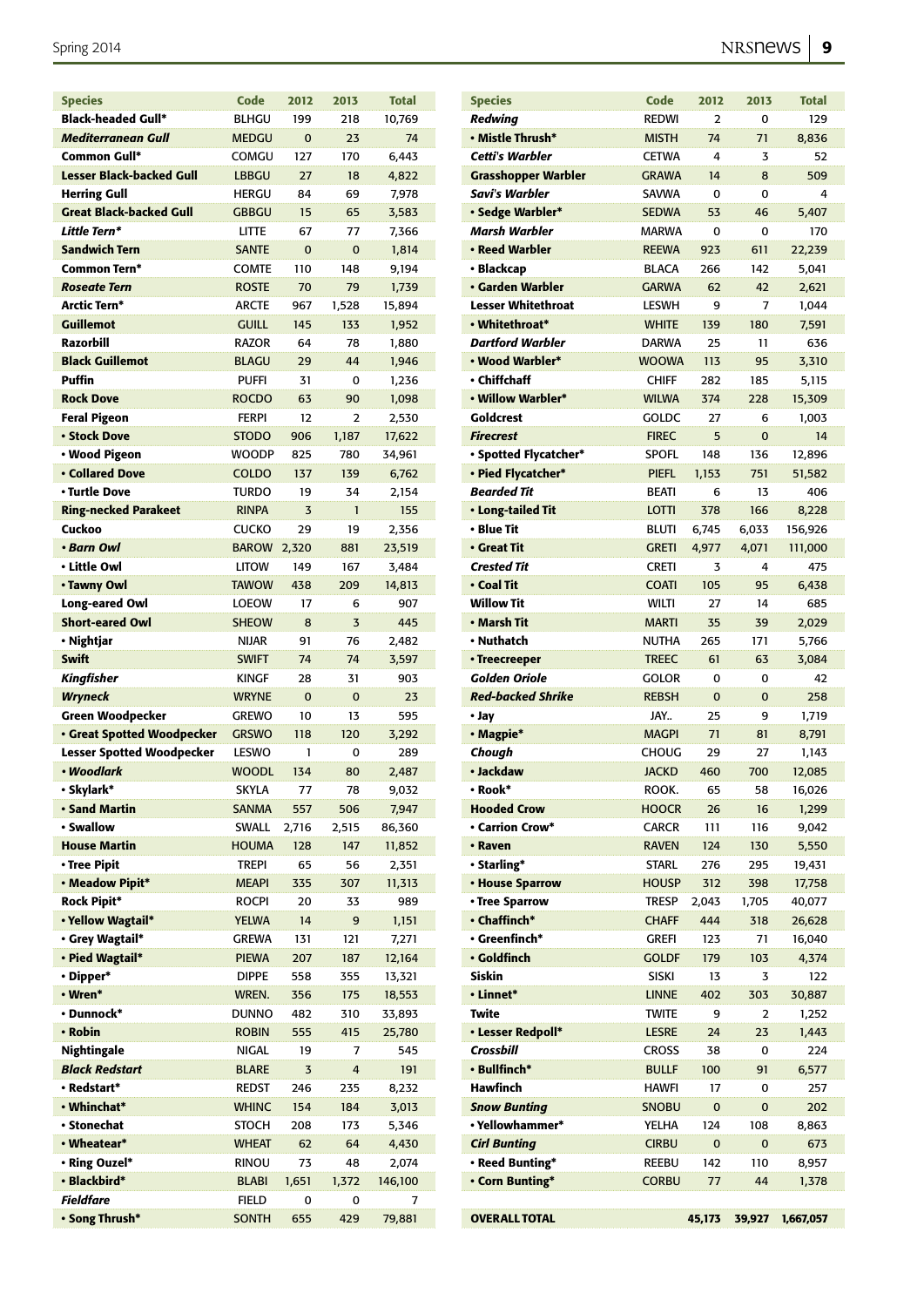# NRS mentoring: passing the baton

This year sees the full launch of the NRS mentoring scheme designed to make it easy for NRS participants to contact other experienced recorders for advice and training. Mark Lawrence, a nest recorder and NRS mentor from Devon, tells us more.

**How do you find the nest of a<br>
Willow Warbler? A cleverly<br>
constructed dome of grass at the<br>
better of a gorse bush it blends in** Willow Warbler? A cleverly bottom of a gorse bush, it blends in so well that even the keenest eyes can fail to see the tiny entrance. Or how about a Crossbill nest, hidden high in the stands of a dark pine wood, with an incubating female sat waiting for her mate to come and feed her? What about a Stonechat nest, with a nearby male uttering his distinctive alarm note and a female getting ready to slip off and feed.

Every nester will have species they are interested in but just don't know how to go about monitoring. There are nestfinding courses and *A Field Guide to Monitoring Nests* to help with this, of course, but now there's also the option of getting oneto-one guidance and training by contacting a local *NRS mentor*. Mentors are experienced nest recorders who can help with anything, from the basics of getting started to training on how to find the nests of particular species.

My friends Mark Penney and Dave Scott and I have spent many thousands of hours on Dartmoor, Devon, focusing on nests of upland species like Meadow Pipit, Stonechat and Whinchat. We operate as an efficient team, finding and monitoring nests, ringing chicks, and contributing valuable data to the BTO. With Josh Marshall joining us last season, we've now named ourselves the

'South Devon Nesting Crew'.

However, I can remember when we were not so efficient. When Mark Penney and I were first learning to find Stonechat nests, we would spend over an hour trying to watch back a supposedly incubating female before realising that she wasn't yet down on eggs. Now we can often tell within five minutes whether a bird is nesting and what stage it is at.

Our experience has made us well aware of how time-consuming, frustrating, and trial-and-error it can be trying to teach oneself in the

#### The NRS mentoring scheme is generously sponsored by



field and this is why we, as a group, like nothing better than to share our skill and knowledge with people who are keen and willing to learn. Even in a single day, a person's skill and knowledge can be brought on leaps and bounds, which is a thrill to see.

> Back in the rather wet and windy season of 2012, we had a call from Rob and Stella Hubble, who wanted to gain some knowledge and experience monitoring upland groundnesting species. Although they

> > Mark lawrence





Clockwise from top: Rob and Stella Hubble, Josh Marshall, an incubating Meadow Pipit.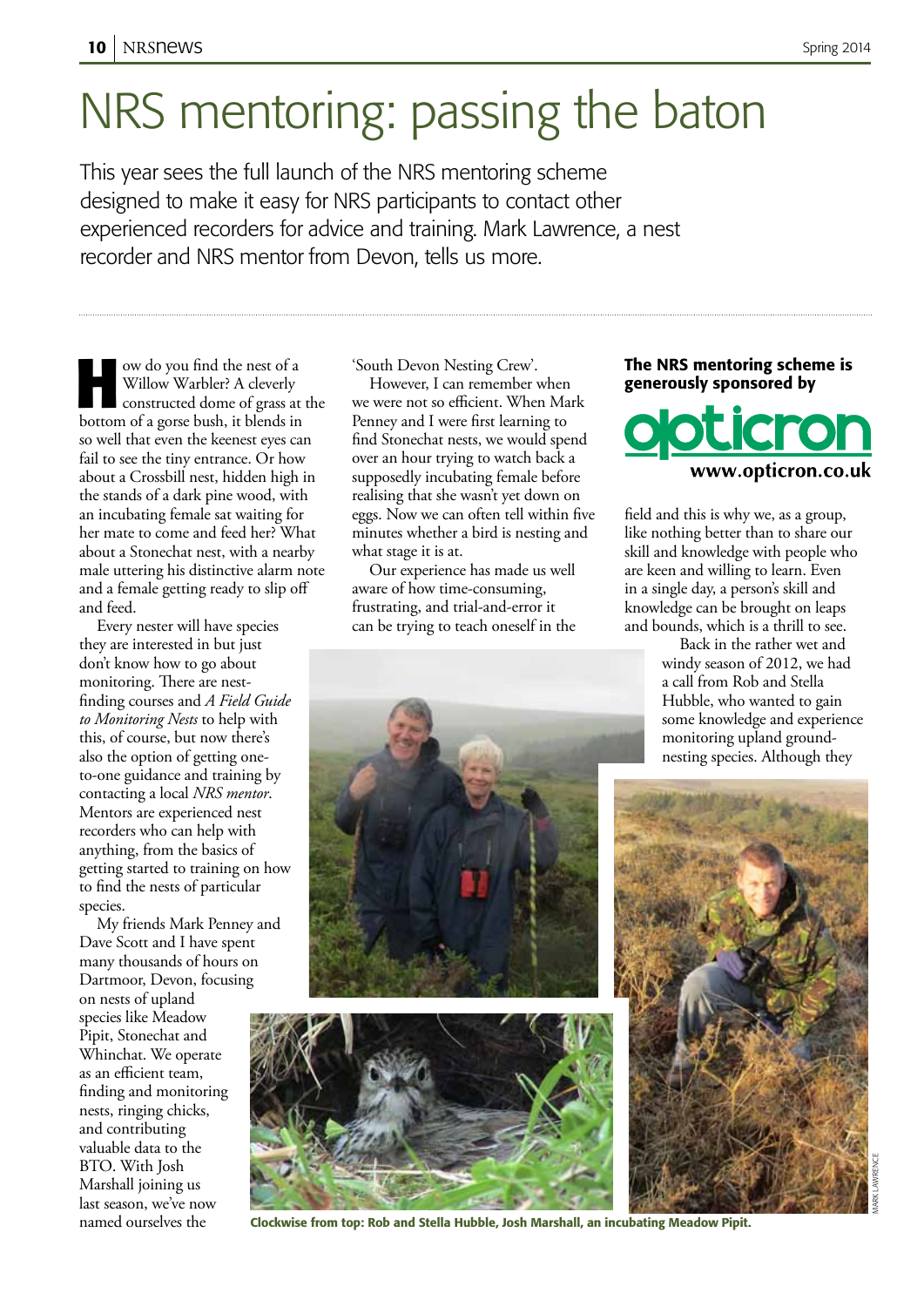had been nest recorders for many years, their knowledge of this group of birds was limited. It was a great thrill to be able to take this enthusiastic duo out onto the moors and show them the techniques we knew. After a few sessions, they were well equipped to begin searching for nests on their own patch. Since then, it's been a pleasure to read Rob and Stella's posts on the NRS Forum about their monitoring nests of Whinchat, Stonechat, Yellowhammer, and Meadow Pipit (one with a Cuckoo!).

Another person we've mentored is Jack Shutt, who wanted help with both training to find nests and training for a permit to ring chicks. One day, we had ringing visits planned for a whole host of broods, but we also managed to find 11 new Meadow Pipit nests, two new Stonechat nests, a Willow Warbler on eggs and a Chiffchaff on eggs—a record-breaking day for us. We called that day 'the Big 15' and I'm sure Jack will remember it for a long time. What an introduction to the world of the upland nest finder!

More recently we've been joined by Josh Marshall, who has demonstrated just how quickly one can progress in a relatively short space of time. Josh first joined us on a field session in late April 2013, when we found four new Stonechat nests together. Just the next day, Josh tracked down a Stonechat nest himself and over the course of the 2013 season he went on to find nests of Meadow Pipit, Yellowhammer, Willow Warbler, Chiffchaff, Whitethroat and Whinchat. Josh is now planning a study on Tree Pipits for 2014 (see page 12).

So, whether you want help with the basics, such as getting to grips with the Code of Conduct, or you want to improve your skills, have a look at the online map (see right) and get in touch with a mentor. And, if you don't need help from a mentor, please sign up as one! Being a mentor needn't take up much time: just a single field session helping one new recorder a year is a very valuable contribution. For the South Devon Nesting Crew, it's now part of what we do.

Visit www.bto.org/volunteer-surveys/ nrs/taking-part/nrs-mentoring to find out about becoming an NRS mentor.

### How to contact a mentor

Whether you're new to nest recording and want help getting to grips with the basics, or you wish to develop your nest finding and monitoring skills further, meeting a mentor is one way to get advice and training. Getting in touch with a mentor is easy via the BTO website. Here's how...



 Visit www.bto.org/volunteer-surveys/nrs/taking-part/ nrs-mentoring and use the map to find a mentor near you.

en ure available to give guidance on p

Mike Toms, contact for Nunnery Ringing Group

▲ Click on a pin to bring up more information about a mentor, including any species they specialise in monitoring. This also brings up a link for contacting them.

#### **NRS Mentoring - request form**

#### Request to be made to mentor - Mike Toms

Please complete the form below to send a request to the mentor you have selected. If you are you give your date of birth

First name: \* Surname:

Email address: \*

3

targha n

 Clicking 'Contact this mentor' brings up a web form. Complete the form and click 'Submit' to send a request.

When you send a request to a mentor, a copy is also sent to the BTO. Please bear in mind that mentors are also volunteers, so they may take a couple of weeks to get back to you and their availability can be limited at certain times. More information about mentoring is given on the webpage and also in the FAQ at www.bto.org/volunteer-surveys/nrs/taking-part/nrsmentoring/nrs-mentoring-faq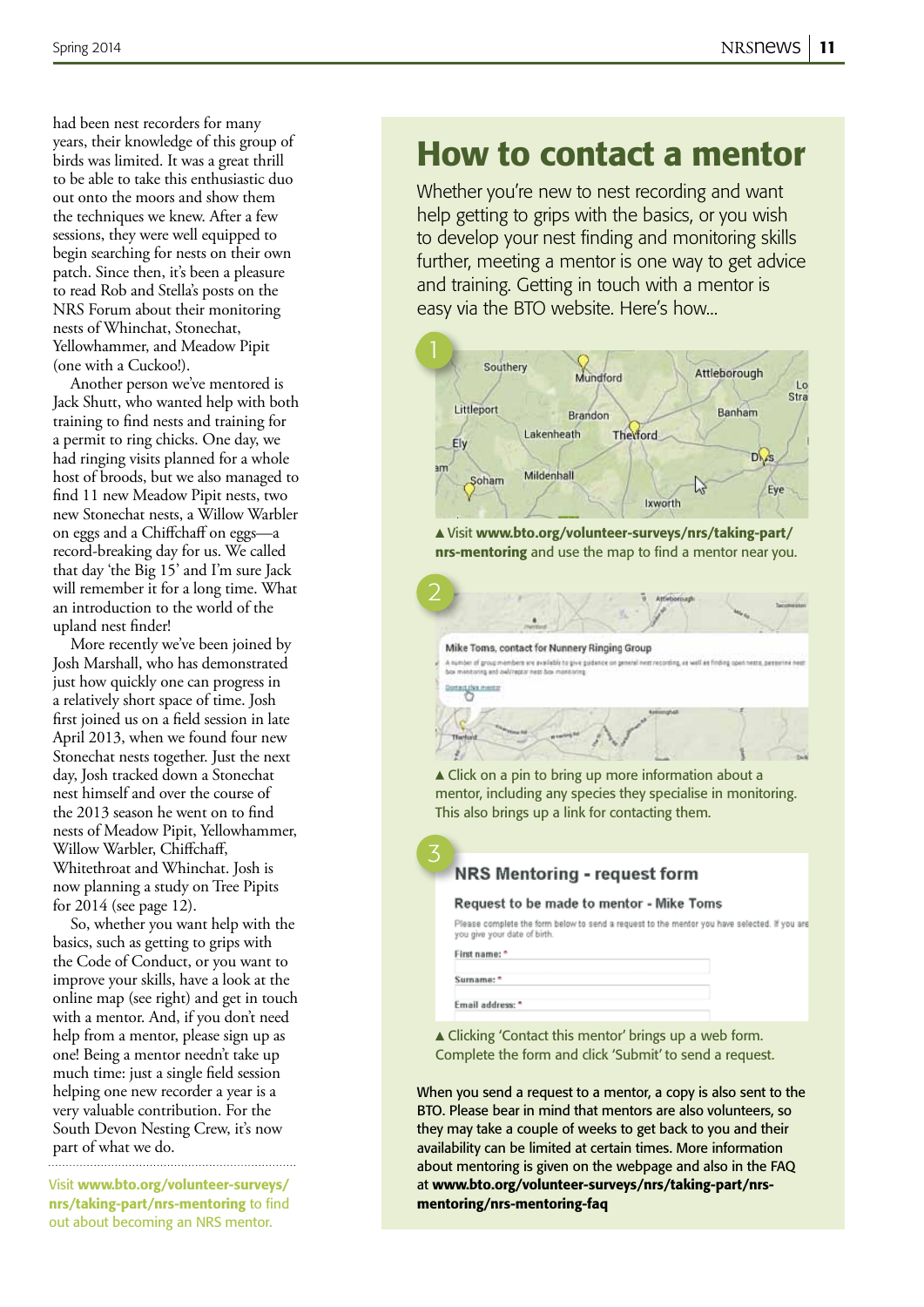### NRS species Spotlight



# Made on the moors

In 2013, Devon and Cornwall Police Wildlife Crime Officer Josh Marshall met Devon nest recorders Mark Lawrence, Mark Penney and Dave Scott to give nest recording a try. One season on, Josh shares what he has learned about finding Tree Pipit nests.

**The 2013 season was my first as a Nest Record Scheme (NRS) participant and it began Dartmoor with NRS mentors** he 2013 season was my first as a Nest Record Scheme (NRS) participant and it began Mark Lawrence, Mark Penney and Dave Scott. Going from the Code of Conduct and the basics of nest recording, they were soon teaching me how to find Stonechat nests and this gave me an excellent grounding for monitoring other species. Tree Pipit became my focus for the season, so here's a 'beginner's look' at finding their nests.

My study area on Dartmoor was moorland flanked by an oak-woodland valley. Most of the territories I located ran along this flank, where the oak trees ended and the ground was covered with bracken. Lots of the nests I found were hidden in dead bracken.

The first thing to do when looking for a Tree Pipit nest is to locate a pair of birds. A singing male is obviously a good start and he can sing right through incubation, though display flights may not continue. That said, I have often thought a quiet patch vacant, only to visit again a few weeks later and find birds carrying food!

The next step is to try to locate the female. Listening for contact calls is the most effective method when the female is incubating. She will leave the nest every 45 minutes or so to feed and the male will often turn up to call her off with a distinctive 'zeep' call—when you hear it, pay attention! If you subsequently see one or both birds leaving the spot, wait and watch for their return. Make sure you are far enough back to have a wide view of the site, since the female may land 10–20 metres from the nest and walk in.

Most of the time, the male will guard the female on feeding visits to and from the nest, so keeping an eye



on her means telling her apart from the male. The female may utter a very discreet 'dip...dip' call in flight and, on landing, as with many species, she will often wipe her bill, defaecate and ruffle or preen her feathers. Once you've identified the female on her return to the site, watch her and note carefully exactly where she disappears into vegetation. If she is calling, she may continue to do so right up until she is back on the nest, so note this too.

Next, carefully approach the spot you have noted (keeping an eye on it and your feet at the same time!) and gently and methodically tap the surrounding ground and vegetation with a stick to try to flush the female. Tree Pipits sit incredibly tight; when a female does flush she will typically run away feigning injury. Nests are generally well hidden and if after a short time a nest isn't found, it's best to leave a discreet marker that can be seen from a distance, e.g. a cane, and then retreat and try again later. Of course, it's also important to leave a marker once a nest has been found, else when you do a follow-up visit you will have to find it all over again!

It is of course much easier to watch adults back to a nest when they are feeding chicks. However, like many ground-nesting songbirds, Tree Pipits are very wary of being watched at this stage, so camouflage or a good hiding place is essential! If you see one or both birds perching with food and alarming continuously, you are keeping them from visiting their nest.

When watching an adult feeding chicks, pay attention to where it leaves after taking in food (check it is no longer carrying), as this will usually be very close to the nest. When I watch an adult disappear into vegetation with food, I will then stand up, ready to get a better view when it re-emerges.

Overall, I monitored nine Tree Pipit nests in 2013: four were found during incubation and five at chick stage. I would encourage recorders to take a look at the NRS priority species (pages 8–9) and have a go at some of these underrecorded species. With one season of mentoring, I monitored over 15% of the 56 Tree Pipit records submitted to the NRS in 2013. Now the birds are coming back I'm looking forward to improving my techniques some more!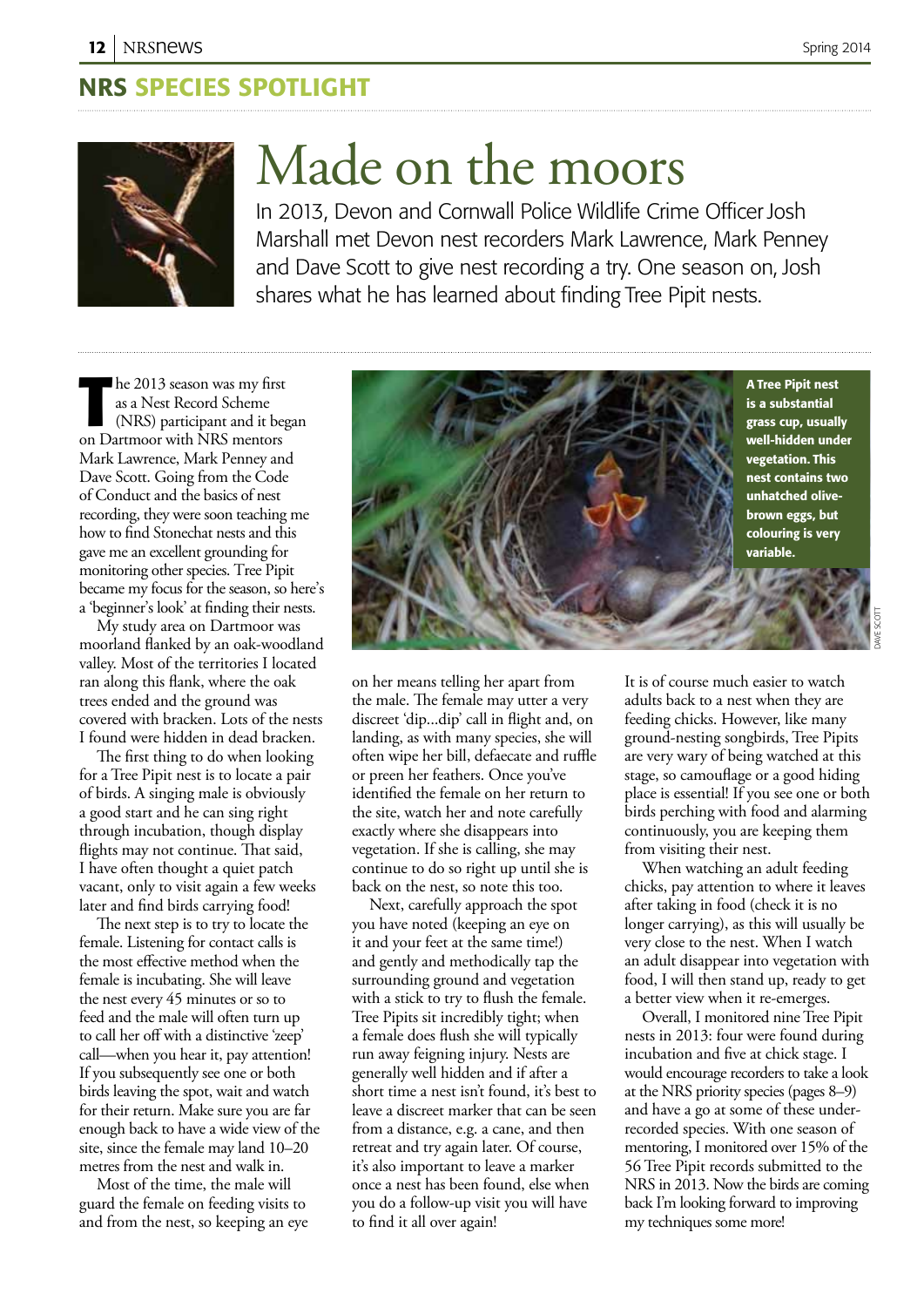## Runway recording

As part of Berks, Bucks & Oxon Wildlife Trust's West Berkshire Living Landscapes project, Newbury Ringing Group were asked to assist with monitoring plover nests on an airfield turned local common. Group member Jan Legg tells us more.

**I** n early spring 2010 the Berks,<br>Bucks & Oxon Wildlife Trust<br>and West Berkshire Council asked<br>Newbury Ringing Group (NRG) to n early spring 2010 the Berks, Bucks & Oxon Wildlife Trust and West Berkshire Council asked help with a three-year funded survey of breeding Lapwing, Ringed Plover and Little Ringed Plover at Greenham and Crookham Commons, which is a former airfield, vacated and returned to common land in the mid 1990s. The plovers there have tended to nest on areas of gravel where the runway once stood and aircraft hard-standings.

The survey was part of monitoring work associated with the West Berkshire Living Landscapes Project (**http:// bit.ly/QfJ1t9**) and it had fairly broad aims, including finding out numbers of breeding birds present, and their productivity. The project would also assess the practicalities of a voluntary scheme to minimise disturbance by



Top: Lapwing nests usually have some sort of minimal lining. Bottom: Ringed Plover chicks often huddle when approached–easier for ringers!

dog walkers by designating areas not for dogs or for dogs on leads only, depending on where birds were found to be nesting. NRG was brought in to the project to advise and assist with nest finding and monitoring, and ringing of chicks. Of course, we ensured that this included completing BTO nest records!

From the outset, organised teams of voluntary wardens provided most of the manpower for the project. As well as policing the dog 'zones', they carried out twice-daily visits to record plover breeding activity. NRG members made additional visits to follow up on observations by finding nests and ringing chicks.

At the beginning of each season, likely nesting areas were watched (often using cars as hides) and when a bird was seen continuously brooding,

the nest would be found and the position logged with a hand-held GPS. Eggs were counted, and in the case of Lapwings, measured and weighed (which we were licensed to do) to aid in estimating hatching dates. Subsequently, when clutches were hatching, NRG members would visit daily to ring chicks.

Plover chicks are nidifugous and so remain near the nest site for only about a day before moving away with their parents. At this time, when approached, Ringed Plover chicks usually group together in or near the nest, Lapwing tend to scatter but only within a radius of about 3 m. Little Ringed Plover chicks, when approached, often run some distance from the nest and so these broods were the most challenging to ring.

Broods were recorded twice daily for as long as possible, and we undertook to recapture and colourring Lapwing chicks that survived to seven days, though this amounted

#### Table 1. Number of plover nests located at Greenham and Crookham Commons.

|      | <b>Lapwing</b> | <b>Ringed</b><br><b>Plover</b> | <b>Little Ringed</b><br><b>Plover</b> |
|------|----------------|--------------------------------|---------------------------------------|
| 2010 | 18             | 3                              | 5                                     |
| 2011 | 16             |                                |                                       |
| 2012 |                |                                |                                       |
| 2013 |                |                                |                                       |

to very few. In 2010, two colour-ringed birds became celebrities with locals and one, named Rocky, was later reported twice in flocks at a nearby gravel pit in September that year. In fact, interaction with the public was a very successful part of the project. Information boards were updated weekly and every Saturday wardens would give a tour of the survey areas, which proved very popular.

In the first season, 2010, nesting was synchronous: first nests hatched in late April and second or replacements in late May. In subsequent seasons, however, nesting started later and was less coordinated.

Over the study period, many Lapwing nests were predated. The usual daytime predator was Carrion Crow, especially when broods were hatching. One bird would fly over a nest, causing both Lapwing adults to intercept, and another crow would then fly in, pick off each chick and deposit them in nearby cover.

The monitoring project ended at the end of the 2012 season but two NRG members continued monitoring nests in 2013. Numbers of nesting plovers at the site are dwindling however (see Table 1) and this will probably continue given that gravel areas are scrubbing over and nest predation levels seem to be high. The Living Landscapes Project, however, brings hope that more resources will become available for practical conservation.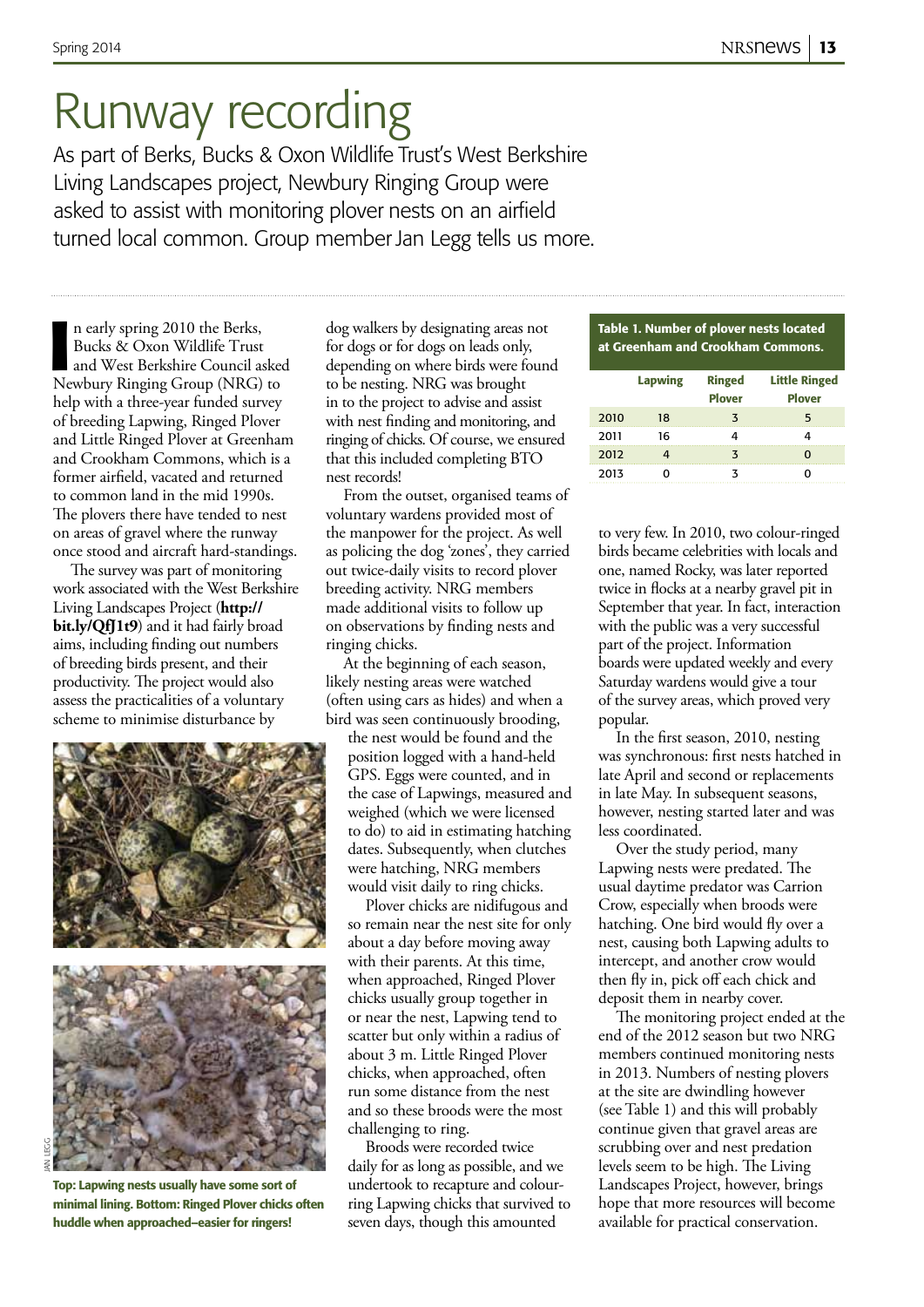## Rockit science

Amanda Biggins of Grampian Ringing Group has been studying Rock Pipits in Northeast Scotland for the last four years.

ith a 'C' permit ringing licence on the way and a decision to make about what to do with it, I settled on beginning a colour-ringing project at my patch of coastline in Aberdeenshire. After considering a number of options, I decided on Rock Pipit, a local breeding species that I thought was quite overlooked in terms of ringing and nest recording. My ringing group, Grampian RG, already had a local site where they had been finding nests to ring chicks for several years. Here, Rock Pipits were nesting on grassy banks bordering the shore and so nests were relatively accessible (compared to the cliff sites they can use!) and territories could be watched easily from the shore below—ideal for nest finding. So, I began a project at this site in September 2009.

Male Rock Pipits usually begin singing in March, although young males at this time may not settle, despite singing. Paired males then go quiet when females are on eggs, while unpaired males continue to sing throughout the season. Pairs can raise two successful broods in a season—I have recorded chicks in the nest from late April until the end of July.

At my site the nests themselves are usually found in holes in grass tussocks, earth or rock, and occasionally underneath tall vegetation. Nest entrances—a hole the diameter of a camera lens—are often concealed by the leaves of broadleaved herbs, such as coltsfoot or hogweed.

I quickly found out that, when it comes to finding nests, following birds at the nest-building stage is an

> opportunity not to be missed. The female alone chooses the site and builds the nest, occasionally outwith the male's territory. Although females can fairly easily be watched carrying big beakfuls of nesting material, I have in the past been 'thrown' by confusing behaviours: one female was observed carrying material for three weeks in a row, whilst another was found to have a brood of newly hatched chicks the week after apparently building. When I've pinpointed a site by watching the female visit with material, I tend not to look for the nest straightaway, instead marking the spot closely enough so that I can do a search later during clutch-building.

As with other pipits,

an incubating female will fly away from the nest regularly to feed, presenting opportunities to watch her back, although it can be hard to tell her from the accompanying male, who mateguards continuously. Adults feeding chicks also provide an opportunity to locate nests, of course, although at this stage adults become extra wary.

Young Rock Pipits really live up to their name when they first leave the nest. They tend to vacate the vegetated slopes and hide among the boulders on the rocky shore, while both adults continue to feed.

In the four nesting seasons the project has been running, I've found and monitored 48 nests, which is 61% of the NRS Rock Pipit record total over that period. Colour-ringing breeding adults and their young has borne fruit too. The return rate of females is lower than males and some even disappear during the breeding season, possibly predated on the nest. This is congruous with the shortage of females in our study area; even with an increased population and polygyny by one male, there were still two unmated males in 2013.

The survival of fledglings appears to be very low. Of the few birds ringed as chicks that have been found breeding the following spring, the distances between hatching and breeding territories are 0.5–3.5 km. One fledgling was recorded 32 km from where it hatched, but was seen back near the natal area before the breeding season.

I look forward to continuing with the project in 2014 and am extremely grateful for all the help I've received thus far from Grampian RG and the many colour-ring 'spotters'. I hope more people will be inspired to have a go at species-focused projects like this, both ringers and nest recorders!

More details about this project can be found on the Grampian RG blog: http:// grampianringing.blogspot.co.uk



marks the location of an active nest. INSET: A Rock Pipit

nest tucked into a cavity underneath a rock.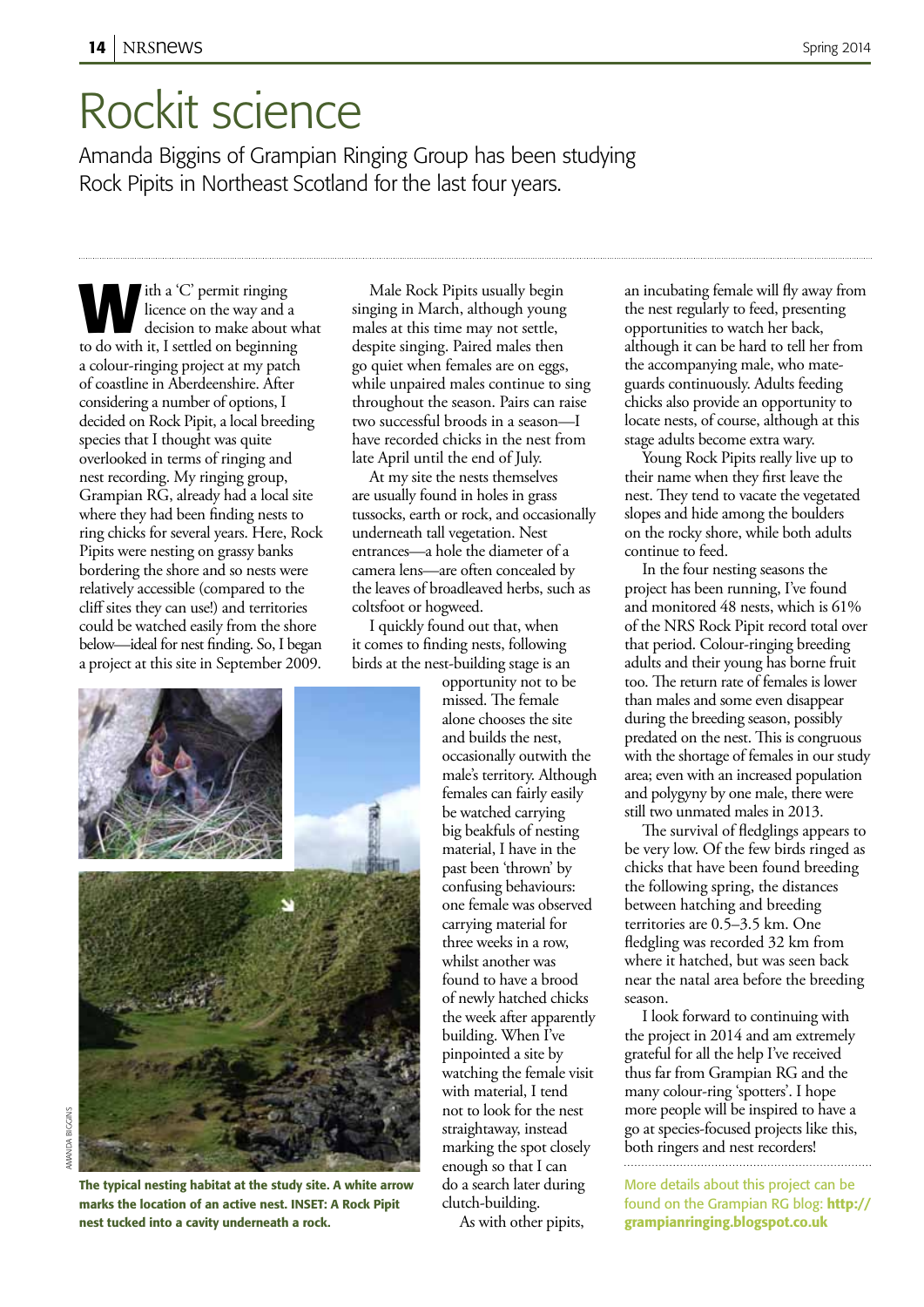### NRS Latest results

# The benefits of seeing double

'Seeing the season through' has been a familiar refrain of the Nest Record Scheme for years. Head of Nest Record Scheme, Dave Leech, explains how these data help us examine regional variation in seasonal nesting effort.

**I**<sup>t</sup>'s all kicking off here. Mike Toms<br>found the third Nunnery Ringing<br>Group Chiffchaff nest of the year<br>this morning, still under construction, t's all kicking off here. Mike Toms found the third Nunnery Ringing Group Chiffchaff nest of the year I've had one lined at Cranwich since the weekend and Carl's got another laying up at Wicken. Best of all, 13-year-old Toby Carter, one of the NRS workshop participants at yesterday's 'A Focus on Nature' (**www. afocusonnature.org)** event here at The Nunnery, just tweeted that he's found his first this morning, watching an adult carrying a feather back to a patch of bramble. The migrants are back—and they're building!

We love our *Phylloscopus* nests here in Thetford and we're fortunate still to have a double-figure population of Willow Warblers on the BTO reserve to supplement the dozen or so Chiffchaff territories. I find my fair share of the early nests but come May, the allure of the reedbeds is just too strong and I move to new challenges, such as staying upright and dry. Fortunately, the growing Nunnery RG nesting team, ably led by Mike, are on hand to ring the first-brood chicks and, crucially, to locate the replacements and second attempts. While this does become more difficult as the vegetation grows up and the first wave of fledged youngsters, noisily zipping around the woodland scrub, add an extra layer of background distraction, it is important that the NRS dataset is representative of the whole season, not just those nests produced at the outset.

It's great to see an increasing number of nest recorders taking a more project-based approach to monitoring, mirroring a similar shift in focus within the Ringing Scheme. One of the strengths of these studies is that effort is maintained throughout the season and I try to do the same with my Reed Warblers, continuing to search the

beds systematically into August, until I'm convinced that there are no more nesting attempts to be found. Figure 1 compares my laying dates in 2013 with those submitted to NRS from other sites and suggests that, while the situation has improved, Cranwich is still turning up a larger number of lateseason nests than would be predicted by

chance (almost 20% of nests located in the last four weeks, relative to 6% nationally). If we look at Coot (Fig 2), the situation is reversed, with over half of nests initiated prior to mid April, a figure that falls to just 8% across the rest of the NRS dataset.

The timing of laying will obviously vary across sites, but the magnitude of this difference suggests that some variation in seasonal effort is also implicated. I suspect that this is most pronounced among widespread early breeders such as Blackbird, Song Thrush, Robin and Woodpigeon, which receive less attention once the more 'exciting' migrants return—I'm certainly guilty of this, and of failing to check nestboxes routinely for Great Tit second broods, a bias I intend to correct having been caught out by several pairs in 2013.

The breeding season is a hectic time and there is only so much we can all do. The aim of this article is really to stimulate those who have the opportunity to visit their local patch a little earlier or later than you might otherwise—the numbers of nests at these times may be lower, but their value is huge.



Figure 1. The average number of Reed Warbler nests monitored for NRS initiated per week (blue) compared to the total number of Cranwich Reed Warbler nests initiated per week (green).



Figure 2. The number of Coot nests initiated in each half of the month from March to June, for all nests monitored for NRS in 2013 (blue) and Cranwich nests in 2013 (green).